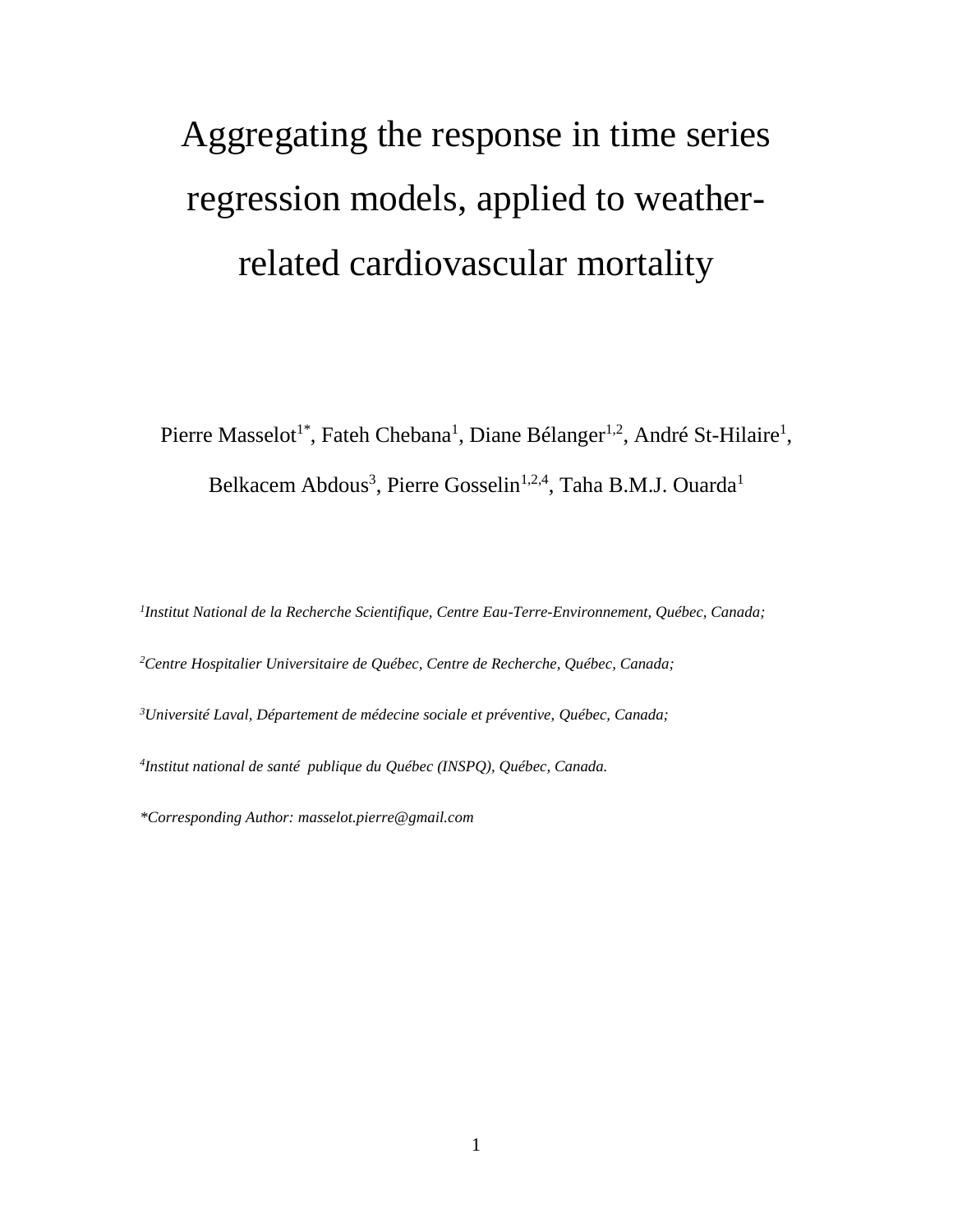## Abstract

In environmental epidemiology studies, health response data (*e.g*. hospitalization or mortality) are often noisy because of hospital organization and other social factors. The noise in the data can hide the true signal related to the exposure. The signal can be unveiled by performing a temporal aggregation on health data and then using it as the response in regression analysis. From aggregated series, a general methodology is introduced to account for the particularities of an aggregated response in a regression setting. This methodology can be used with usually applied regression models in weather-related health studies, such as generalized additive models (GAM) and distributed lag nonlinear models (DLNM). In particular, the residuals are modelled using an autoregressive-moving average (ARMA) model to account for the temporal dependence. The proposed methodology is illustrated by modelling the influence of temperature on cardiovascular mortality in Canada. A comparison with classical DLNMs is provided and several aggregation methods are compared. Results show that there is an increase in the fit quality when the response is aggregated, and that the estimated relationship focuses more on the outcome over several days than the classical DLNM. More precisely, among various investigated aggregation schemes, it was found that an aggregation with an asymmetric Epanechnikov kernel is more suited for studying the temperature-mortality relationship.

**Keywords**: time series regression; ARMA; temporal aggregation; temporal dependence; cardiovascular mortality; temperature.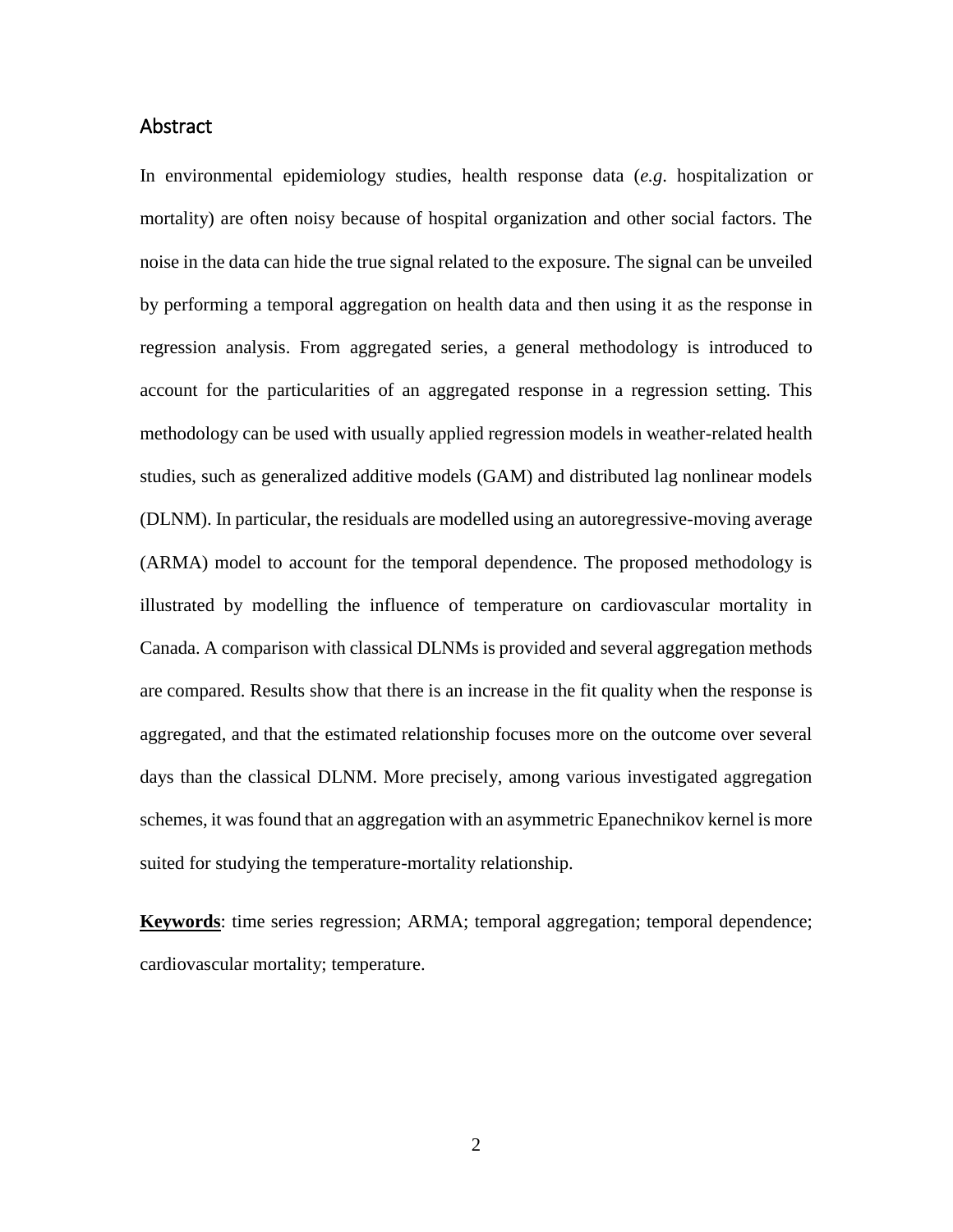## 1. Introduction

In environmental epidemiology, studies on the health effect of various environmental exposures, often rely on regression models applied to time series data (Gasparrini and Armstrong, 2013). Environmental exposure variables include atmospheric pollutant levels and temperature, while health issues include various diseases (Barreca and Shimshack, 2012; Blangiardo et al., 2011; Braga et al., 2002; Knowlton et al., 2009; Martins et al., 2006; Nitschke et al., 2011; Szpiro et al., 2014; Yang et al., 2015). In this context, the exposure-response relationship is complex since, among other reasons, the effect of exposure on health issues lasts several days. This is why models have often used exposure windows under the form of moving averages (MA, *e.g.* Armstrong, 2006) or distributed lags (DL, Schwartz, 2000). In particular, the latter has been extended to deal with nonlinear relationships (distributed lags nonlinear models, DLNM, Gasparrini et al., 2010) which is now widely used in weather-related health population studies (*e.g.* Phung et al., 2016; Vanos et al., 2015; Wu et al., 2013).

The health response, however, is almost always used directly as a daily time series. This could lead to several drawbacks in the regression models of environmental exposure on a health issue. First, the response to an exposure can also be spread across several days (Lipfert, 1993), which means that it would seem more realistic to consider a health time window in response to an associated exposure window. Second, health time series data used in epidemiologic studies are often noisy. The noise can conceal the true signal of the response to an exposure, especially in areas with small populations where the number of cases (mortality or morbidity) is low. Sources of noise include diverse organizational factors such as weekends and holidays (Suissa et al., 2014; Wong et al., 2009), slight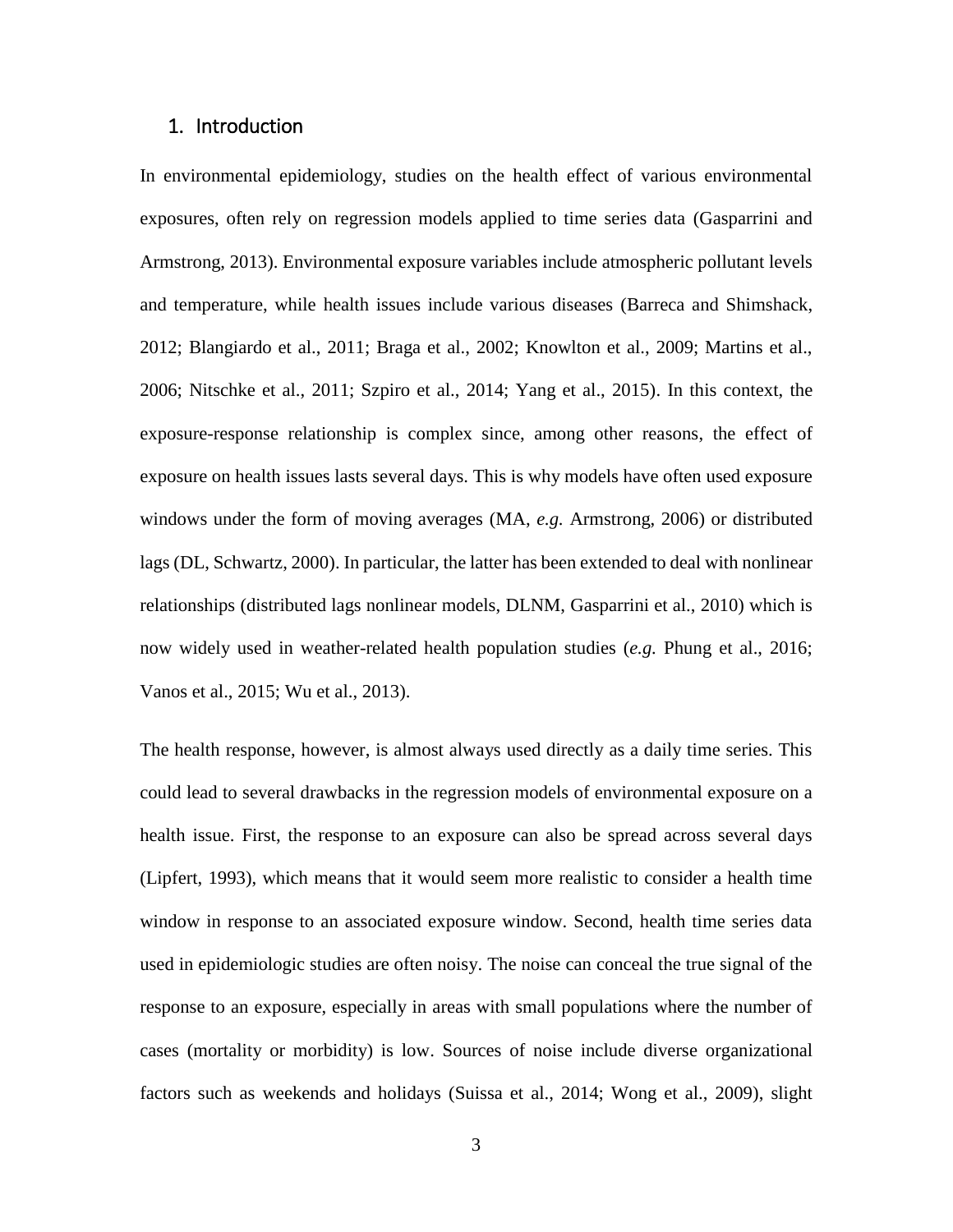changes in the definition of diseases (*e.g.* Antman et al., 2000) as well as behavioral and technological changes. In the end, the noise in the response can reduce the accuracy of the model and the conclusions (*e.g.* Todeschini et al., 2004).

In order to assess a more realistic relationship between an exposure and a health issue as well as reduce the noise impact in the health response, it is proposed to consider an aggregation window over time in the health response also, in addition to the exposure. More precisely, moving aggregation is considered here, *i.e.* the time step of data points in the obtained series remains the same, in opposition to aggregation where the time step of data points is reduced (*e.g.* from daily values to monthly values).

Aggregating the response series is expected to have two advantages: (1) better representing the spread of the health response to an exposure and (2) reducing the noise in the health series. Indeed, aggregated series are less sensitive to random perturbation in the data. An aggregated response should make regression models more robust to variations induced by noise, leading to more reliable relationship estimates. This idea is consistent with the results of Cristobal et al. (1987) in a non-time series context, which showed that pre-smoothing a response variable to remove noise leads to consistent estimates with low variance in linear regression. In a similar study, Sarmento et al. (2011) concluded that regression models are more robust to noise when both the response and the exposure are aggregated.

There have been few preceding cases of aggregated responses (Roberts, 2005; Sarmento et al., 2011; Schwartz, 2000b), but the regression models applied did not account for the specificities of an aggregated response. These specificities include the presence of extra autocorrelation in the residuals and a modification of their distribution. Therefore, the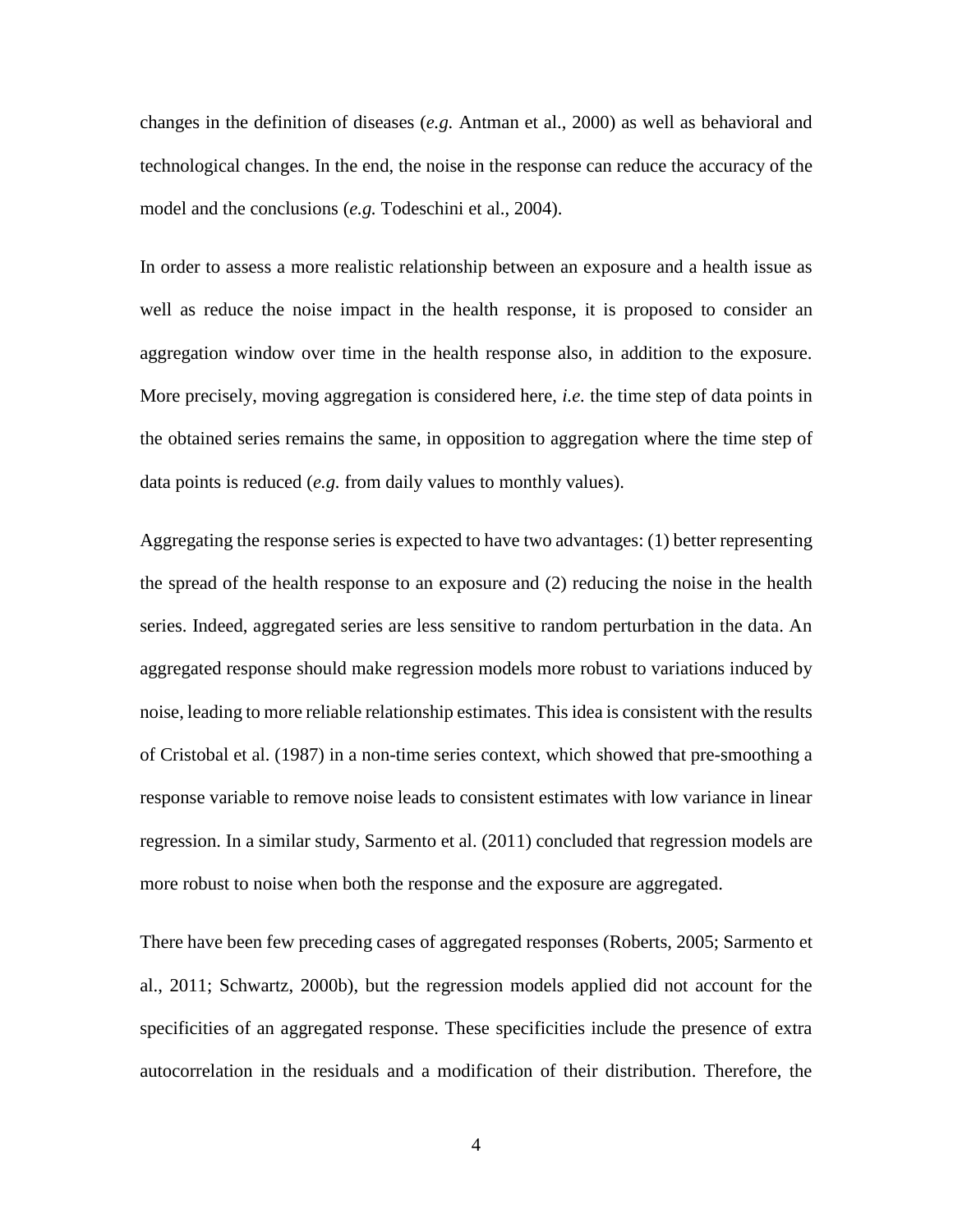objective of the present paper is to introduce a general methodology dealing with an aggregated response. The methodology allows the use of a DLNM with an aggregated response and deals with the autocorrelation created by the aggregation. The exposureresponse surface of a DLNM with aggregated response is then compared to the surface of a classical DLNM in order to assess the impact on the estimated relationship. In past studies, only the moving average (Roberts, 2005; Sarmento et al., 2011) and Loess (Schwartz, 2000b) have been considered to aggregate the response. In the present paper, other aggregations are considered, in particular Nadaraya-Watson kernel smoothing (Nadaraya, 1964; Watson, 1964) with different kernels including the Epanechnikov kernel (Epanechnikov, 1969) and an asymmetric kernel proposed in Michels (1992).

The paper is organized as follows. Section 2 introduces the proposed methodology for an aggregated response. Section 3 illustrates the methodology and its benefits by applying it on a weather-related cardiovascular mortality case. The methodology is first compared to models with a non-aggregated response and then, different aggregation strategies are compared. The results are discussed in section [4](#page-19-0) and the conclusions are presented in section 5.

# 2. Methods

This section introduces the statistical methodology consisting in 1) performing a temporal aggregation on the response time series  $y_t$ ; and 2) modelling the aggregated response  $\tilde{y}_t$ according to an exposure  $x_t$  through a regression model.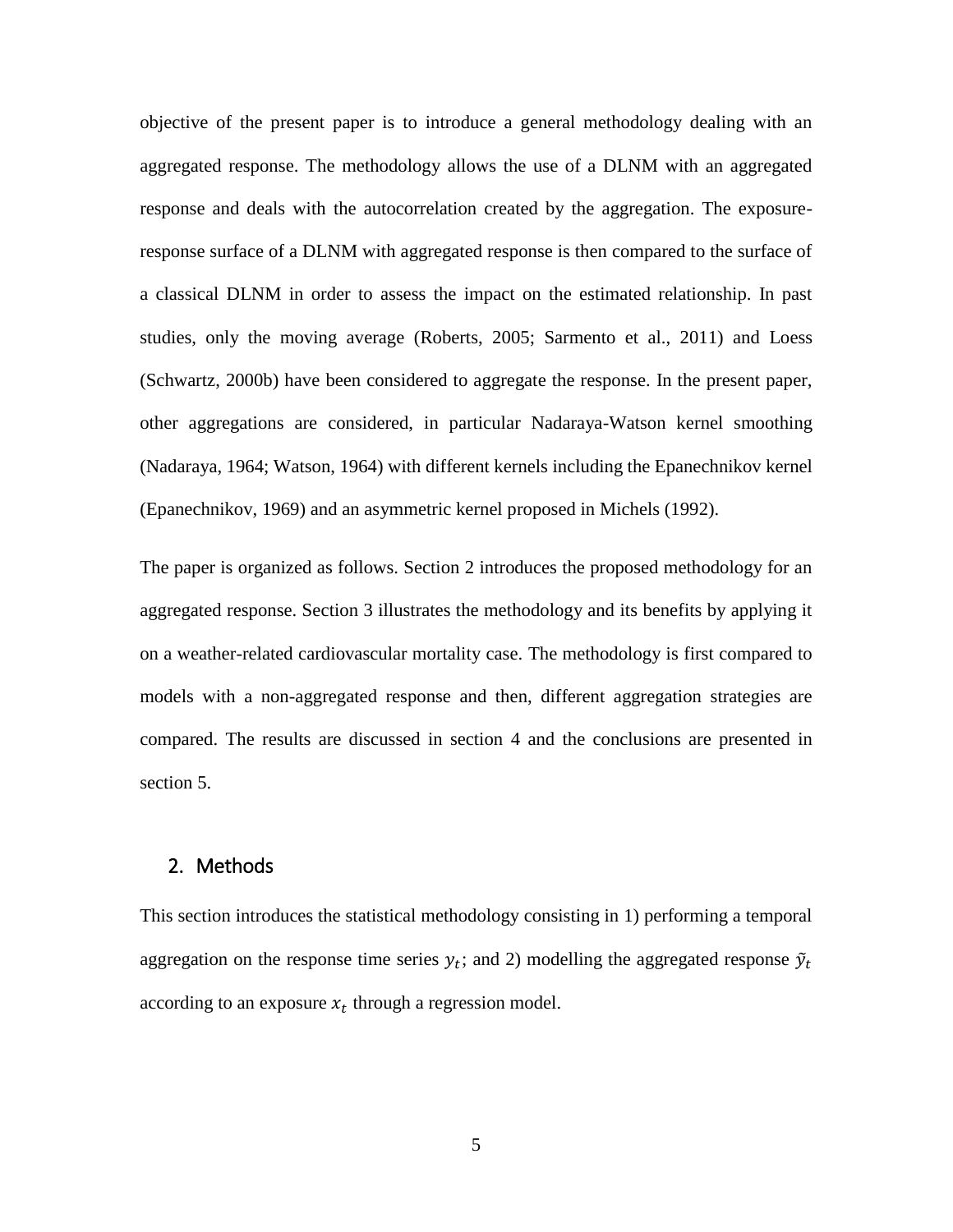#### <span id="page-5-1"></span>2.1. Aggregation of the response

The temporal aggregations considered in the proposed methodology are all local, *i.e.* the aggregation  $\tilde{y}_t$  of a time series  $y_t$  depends only on a subset of observations close to the current observation. In particular, linear local aggregations can be expressed as:

<span id="page-5-0"></span>
$$
\tilde{y}_t = \sum_{i \in I} w_i y_{t+i} \tag{1}
$$

where the  $w_i$  are the weights attributed to each observation and  $I$  is the aggregation window. The most common aggregation is the  $H$ -day centered moving average (MA) where  $w_i = 1/H$ ,  $I = \left\{-\frac{H-1}{2}\right\}$  $\frac{-1}{2}$ ; ...;  $\frac{(H-1)}{2}$  $\frac{(-1)}{2}$  and H (odd number) is the size of the window I. The main issue with MA is that the attributed weights are constant, giving equal importance to all the observations covered by the window  $I$ , even the farthest ones. This can result in small distortions in  $\tilde{y}_t$  (Schwartz et al., 1996). The most common alternative aggregation is the Nadaraya-Watson kernel smoothing (Nadaraya, 1964; Watson, 1964) which generalizes the MA with the  $w_i$  following a deterministic function  $K(.)$  called "kernel". This allows for the weights to be non-constant. Although a number of kernels exist, the most popular is the Epanechnikov kernel (Epanechnikov, 1969) designed to minimize the squared error of the fit for a fixed window  $I$ . In addition, the asymmetric kernel of Michels (1992) is considered (thereafter called the Michels kernel). Unlike the MA and the Epanechnikov kernels, the Michels kernel is asymmetric (*i.e.*  $w_i \neq w_{-i}$ ), giving more weights to future values  $(i > 0)$  in order to better represent physiological adaptation.

Classical aggregation includes past values ( $i < 0$ ) to compute  $\tilde{y}_t$ . However, in the context of the response of a regression model, it seems more logical to explain only the future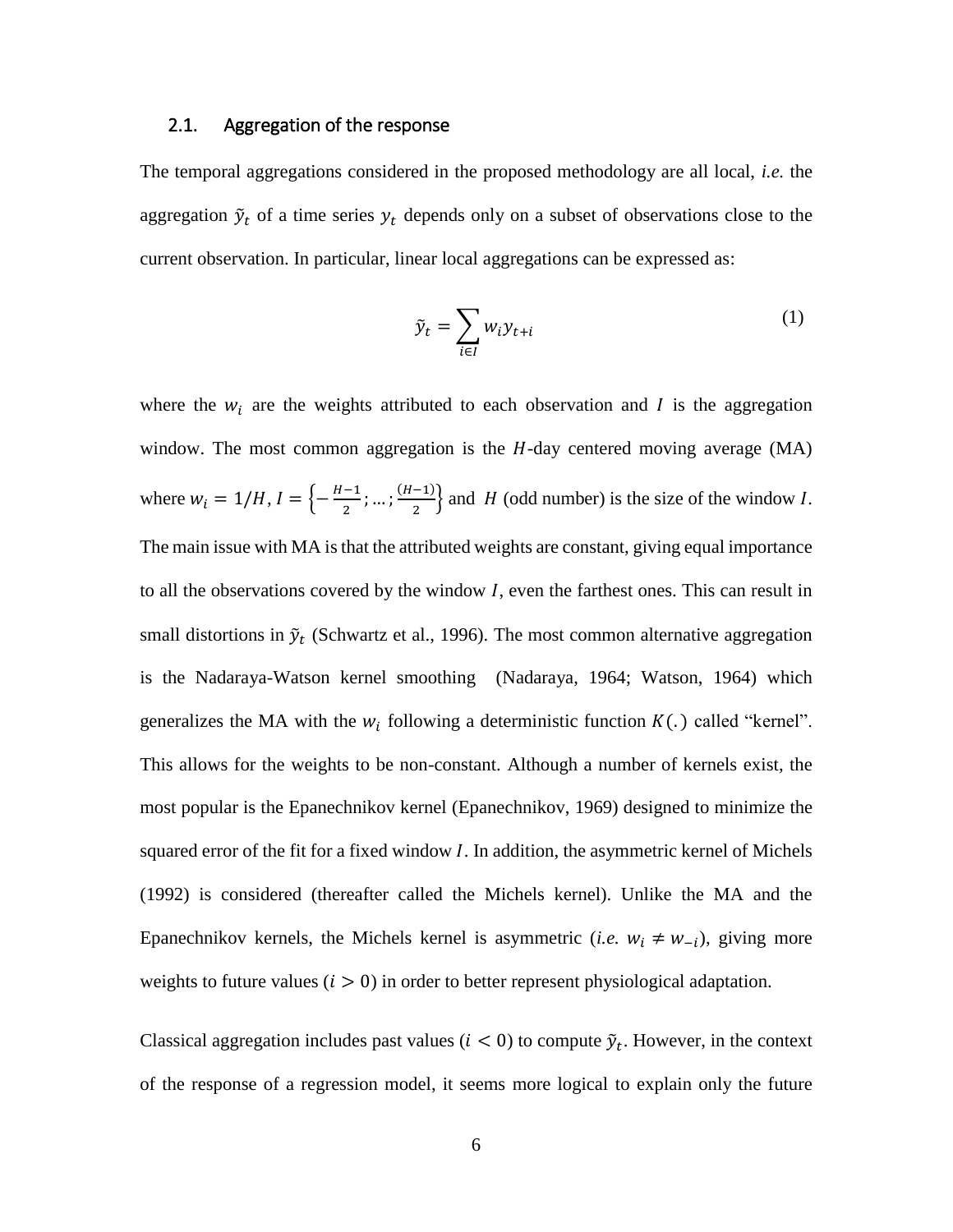health response at time  $t$ . Therefore, all three aggregations discussed above (MA, Epanechnikov and Michels kernels) are considered using only future values (*i.e.*  $I =$  ${0; \ldots; H-1}$ ). The MA for future values attributes constant weights, the Epanechnikov kernel attributes decreasing weights from  $i = 0$  to  $i = H - 1$  and the Michels kernel attributes the maximum weight few days after the current one. Their shape is shown in [Figure 1.](#page-6-0)



<span id="page-6-0"></span>**Figure 1: Illustration of the weights**  $w_i$  **versus** *i* **in Eq. (1) where the weights are defined following the three types of kernels considered in the present paper: moving average (MA), Epanechnikov and Michels kernels. In this figure, the window size is set to**  $H = 11$ **.**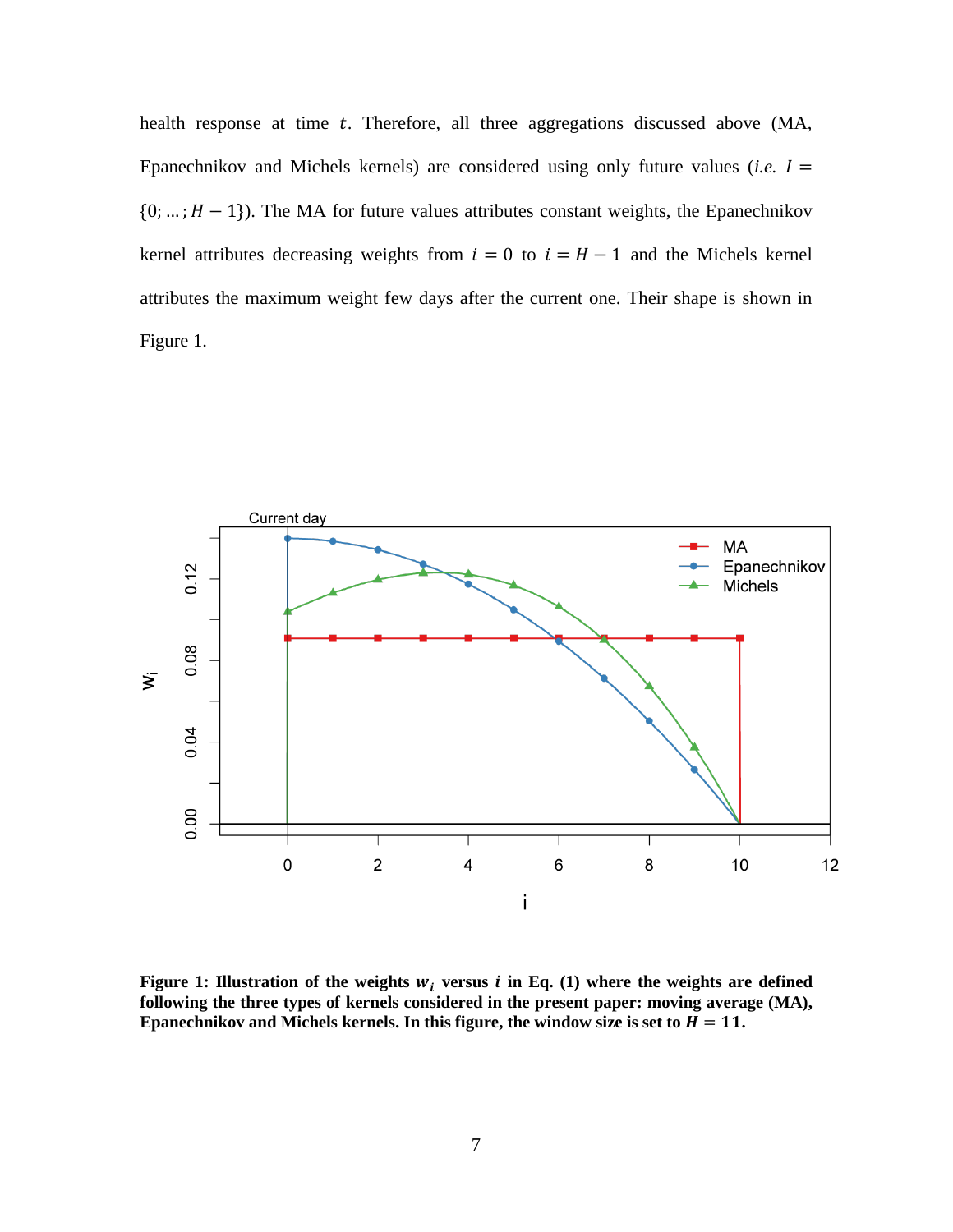#### <span id="page-7-2"></span>2.2. Regression model with aggregated response

The second step of the methodology is to use the aggregated response  $\tilde{y}_t$  as the response of the general regression model:

<span id="page-7-0"></span>
$$
\tilde{y}_t = \beta x_t + \epsilon_t \tag{2}
$$

where  $\beta$  is the regression coefficient and  $\epsilon_t$  is the residual of the regression. The aggregated response  $\tilde{y}_t$  raises two questionings for the model in Eq. [\(2\)](#page-7-0): the probability distribution of residuals and the temporal dependence created by the aggregation.

When using a linear aggregation such as in Eq. [\(1\)](#page-5-0), which is the case here, the distribution of  $\epsilon_t$  can generally be considered Gaussian. This is justified by the central-limit theorem, which still holds for correlated variables (*e.g.* Billingsley, 1995, section 27), since the residuals are centered.

When temporal dependence is present in the response variable, it can be modelled through the residuals  $\epsilon_t$ . It is important to take it into account, since this violates the independence assumption of residuals, which increases the variance of estimators (*e.g.* Mizon, 1995). Regression models with serially correlated residuals are commonly known as time series regression (*e.g.* Choudhury et al., 1999). In the time series regression, the temporal dependence of residuals  $\epsilon_t$  is modelled through an autoregressive-moving average model (ARMA, Box and Jenkins, 1976), *i.e.*

<span id="page-7-1"></span>
$$
\epsilon_t = e_t + \sum_{k=1}^p \phi_k \epsilon_{t-k} + \sum_{l=1}^q \theta_l e_{t-l}
$$
\n(3)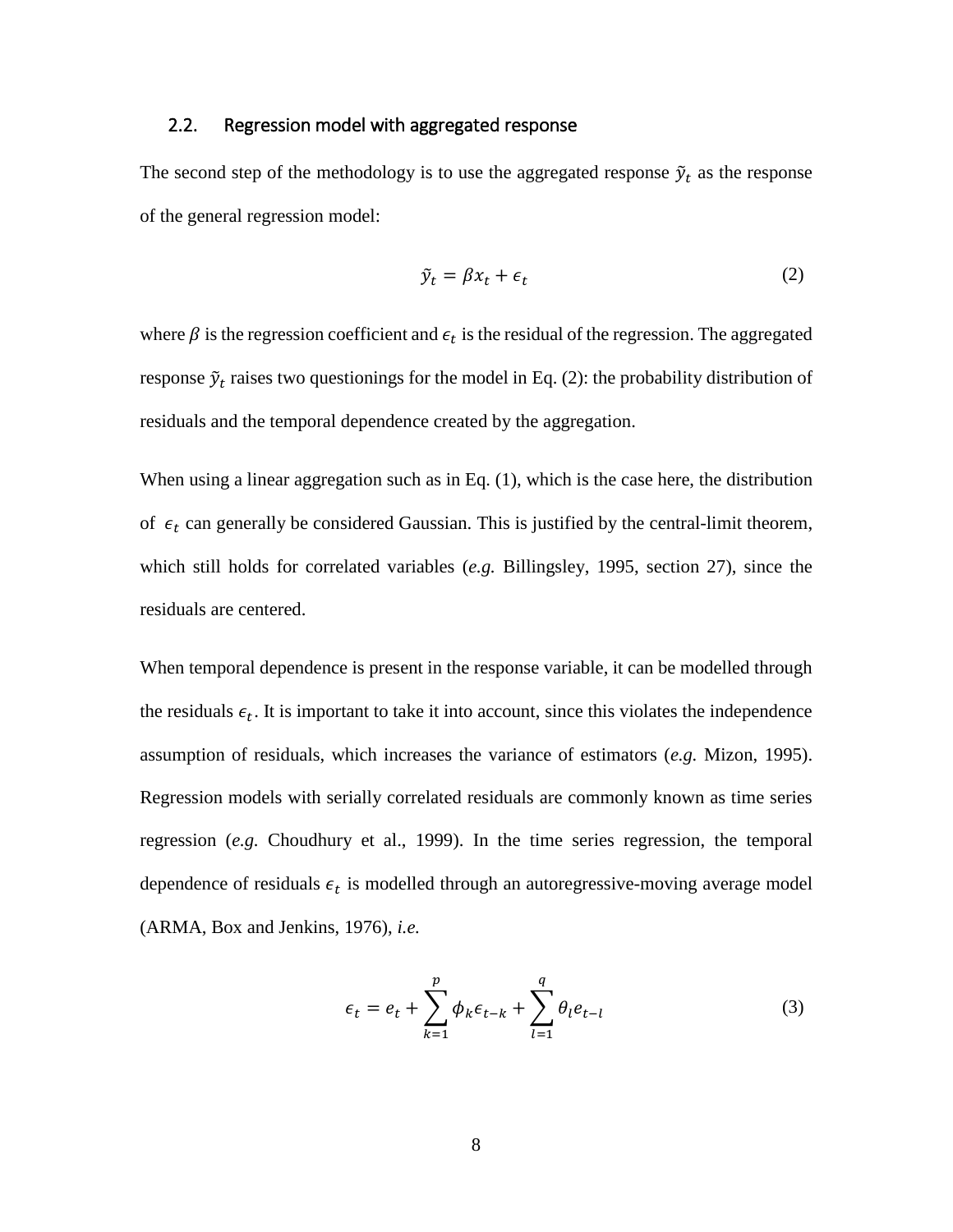where  $e_t$  does not have temporal dependency anymore,  $p$  and  $q$  are the orders of the ARMA model while the  $\phi_k$  ( $k = 1, ..., p$ ) and  $\theta_l$  ( $l = 1, ..., q$ ) are the model parameters. To estimate the ARMA model of Eq. [\(3\)](#page-7-1), the regression model (Eq. [2\)](#page-7-0) is first fitted in order to obtain a residual series on which the orders  $p$  and  $q$  are estimated. They are hereby estimated through a stepwise algorithm seeking to minimize the Akaike information criterion (AIC, Akaike, 1974; Hyndman and Khandakar, 2007). Minimizing the AIC allows a trade-off between goodness of fit and model complexity (high  $p$  and  $q$ ). However, other methods exist to estimate  $p$  and  $q$ , such as simply analyzing the autocorrelation and partial autocorrelation functions or the extended autocorrelation function (EACF, Tsay and Tiao, 1984). The main advantage of the approach of Hyndman and Khandakar (2007) is that it is completely automated, which reduces the subjectivity of the process. Note that similarly to the AIC, the Bayesian information criterion (BIC, Schwarz, 1978) can also be used in the stepwise algorithm (we refer to Brewer et al., 2016 as well as Burnham and Anderson, 2004 for comparisons between AIC and BIC).

Finally, replacing the residual term in Eq. [\(2\)](#page-7-0) by Eq. [\(3\)](#page-7-1) leads to the full model used here, *i.e.*

<span id="page-8-0"></span>
$$
\tilde{y}_t = \beta x_t + e_t + \sum_{k=1}^p \phi_k \epsilon_{t-k} + \sum_{l=1}^q \theta_l e_{t-l}
$$
\n(4)

The model in Eq. [\(4\)](#page-8-0) is estimated with the maximum likelihood method (Pagan and Nicholls, 1976; Pesaran, 1973). This estimation method is more consistent than the generalized least squares approach (Aitken, 1935) and prewhitening (Cochrane and Orcutt, 1949), as explained by *e.g.* Mizon (1995) and Choudhury et al. (1999).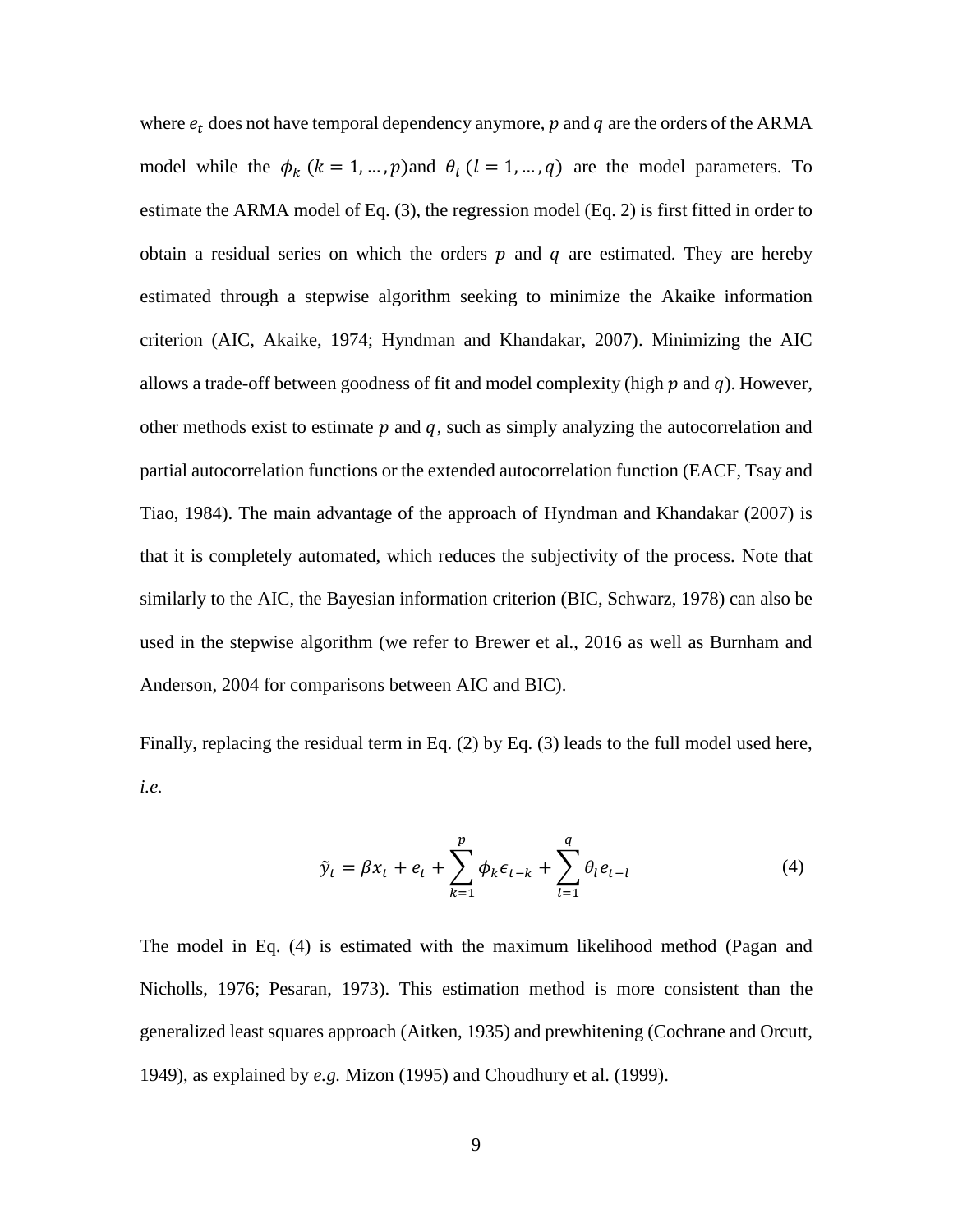Note that the full model (Eq. [4\)](#page-8-0) is linear. However, as stated in the introduction, it is also important to use lags of the exposure  $x_t$  as well as allow the relationship to be nonlinear. The two aspects were combined in the DLNM approach and have proven useful (*e.g.* Gasparrini et al., 2015). Luckily, the surface of the DLNM is estimated by basis expansion which reduces the estimation to a linear model where the covariates are not the direct exposure anymore, but B-spline bases instead (mathematical details can be found in Gasparrini et al., 2010). Hence, the DLNM can be used as in Eq. [\(444\)](#page-8-0) and the maximum likelihood estimator can be used as normal.

## <span id="page-9-0"></span>2.3. Performance assessment

Performance assessment is herein done through the  $R^2$  criterion and cross-validation (CV, Stone, 1974). In order to fairly assess the performances, the criteria must be computed for the whole methodology (*i.e.* the two steps) rather than only for the regression step. Hence, the reference vector for these criteria is the response before aggregation  $y_t$  (instead of the aggregated response  $\tilde{y}_t$ ). This also allows for a fair comparison with classical models without an aggregated response. In addition, since the core of the methodology is to preprocess the response variable, many classical model comparison methods cannot be applied in the present case. For instance, Fisher tests are limited to nested models, and information criteria (AIC, BIC) cannot be directly applied because the responses used to compute the likelihood are different. The issue of different responses also forces us to compute the classical version of the  $R^2$  based on the sum of squares of errors, instead of its generalized one based on the likelihood function (Magee, 1990).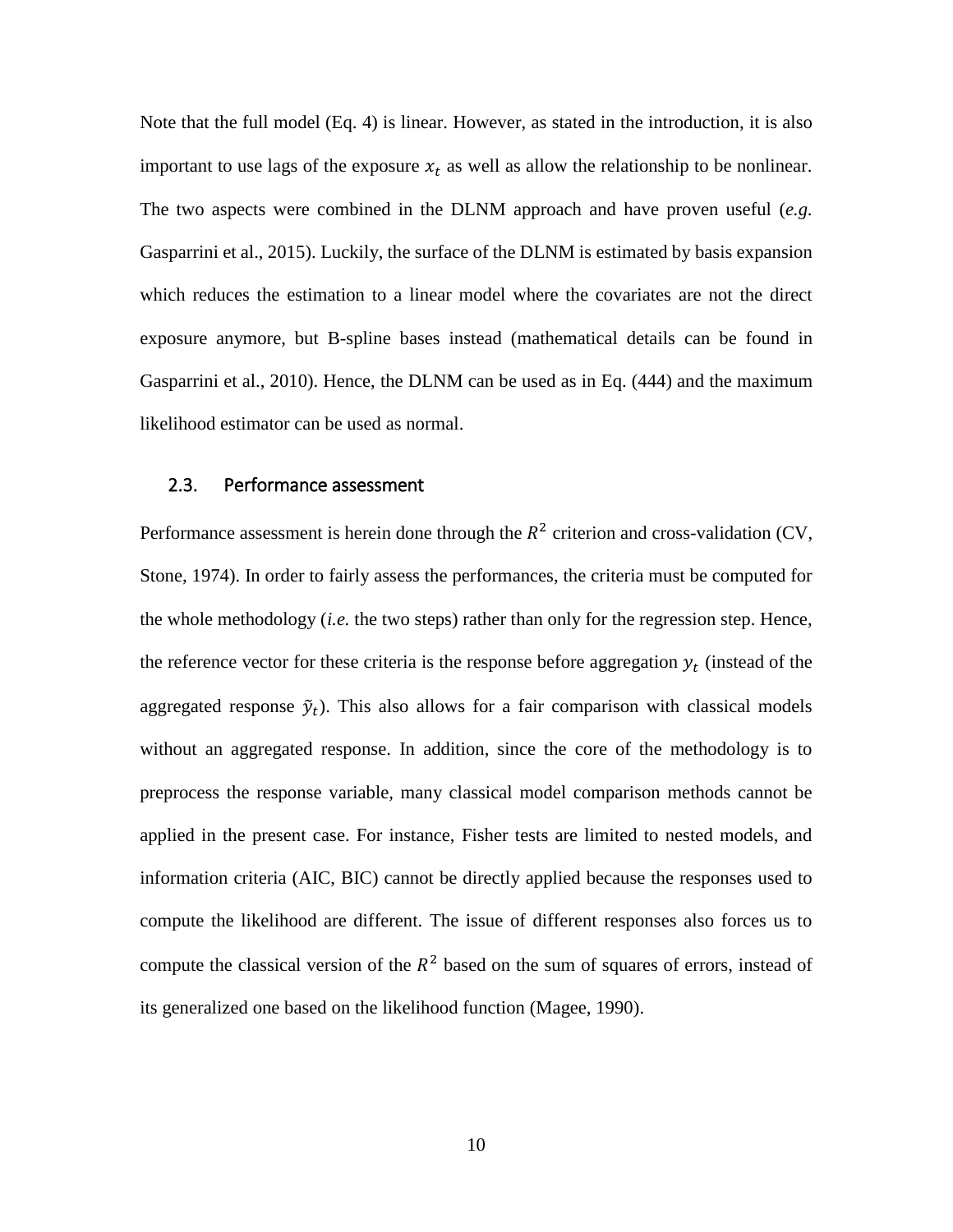Since the data used here are time series, the classical CV does not hold because it assumes independence between training and validation sets. Hence, it is recommended to use hvblock CV (Racine, 2000) which has been shown to perform well for time series data (Bergmeir and Benítez, 2012). The necessity to use the hv-block CV also justifies the use of local aggregations such as those introduced above, since the aggregation can be done independently in the training and validation sets of the CV.

# 3. Application and comparison

In Canada, cardiovascular diseases remain the main cause of mortality and put an increasing burden on the public health system (Wielgosz et al., 2009). It has already been shown that temperature affects cardiovascular mortality and morbidity (*e.g.* Bayentin et al., 2010; Bustinza et al., 2013; Masselot et al., 2018). Therefore, in order to efficiently organize private and public health service and mitigate the effect of temperature on cardiovascular diseases, it is important to understand every aspect of the relationship. To contribute to this goal, the proposed methodology, in which the response is aggregated, is applied to the common issue of temperature-related cardiovascular mortality in the census metropolitan area (CMA) of Montreal, Canada. In addition, a classical DLNM is applied to the same initial data in order to assess the importance of aggregating. Once the relevance of the proposed method is established, given the availability of a number of aggregation techniques, the issue of which one to consider is addressed by comparing several of them.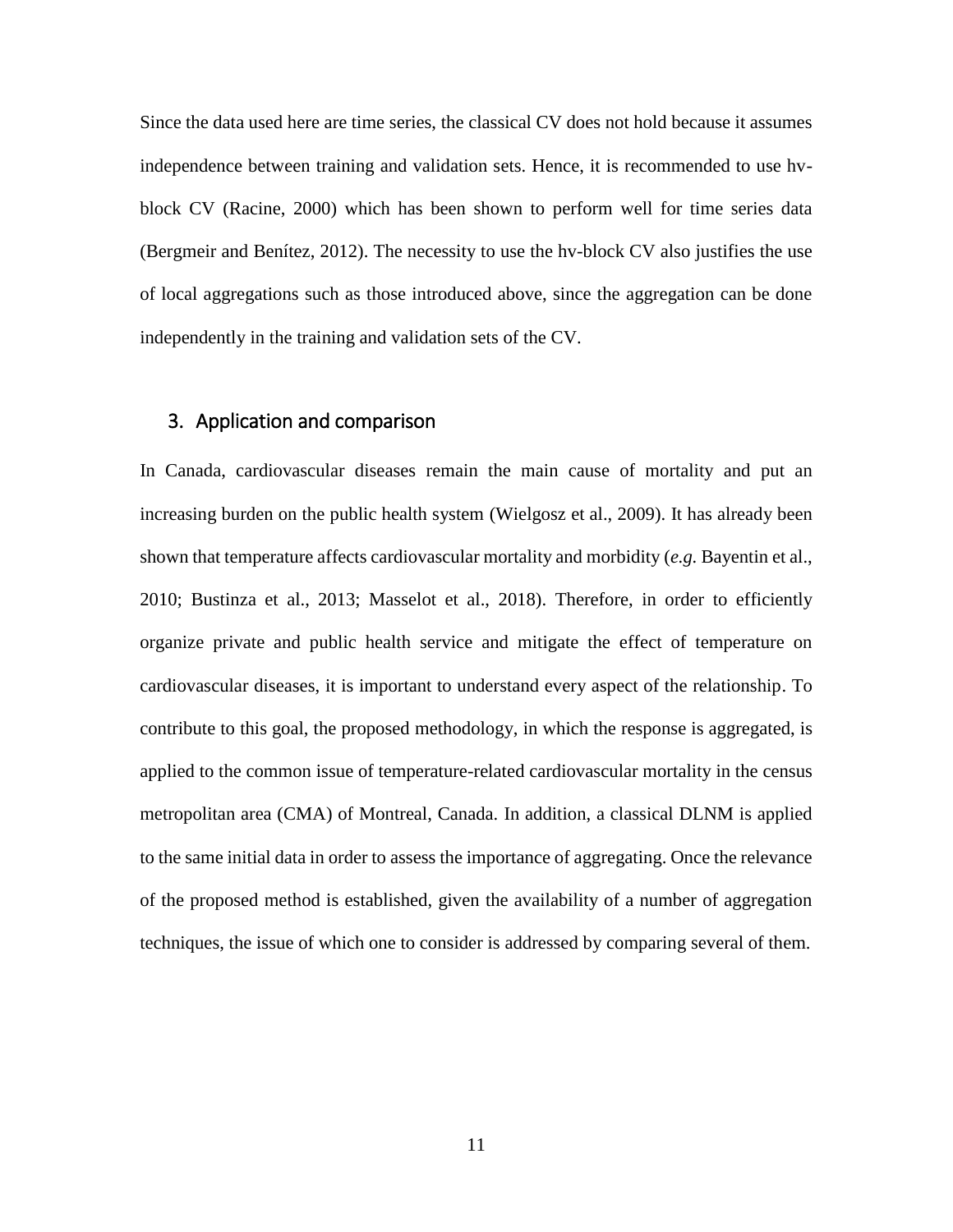

<span id="page-11-0"></span>**Figure 2: Map showing the municipalities of the Montréal census metropolitan area along with the weather stations used for obtaining the temperature series (red dots).**

# 3.1. Data

The study region is the Montreal's CMA in the province of Quebec, Canada, shown in [Figure 2.](#page-11-0) This area is the densest population basin of the province of Quebec, allowing for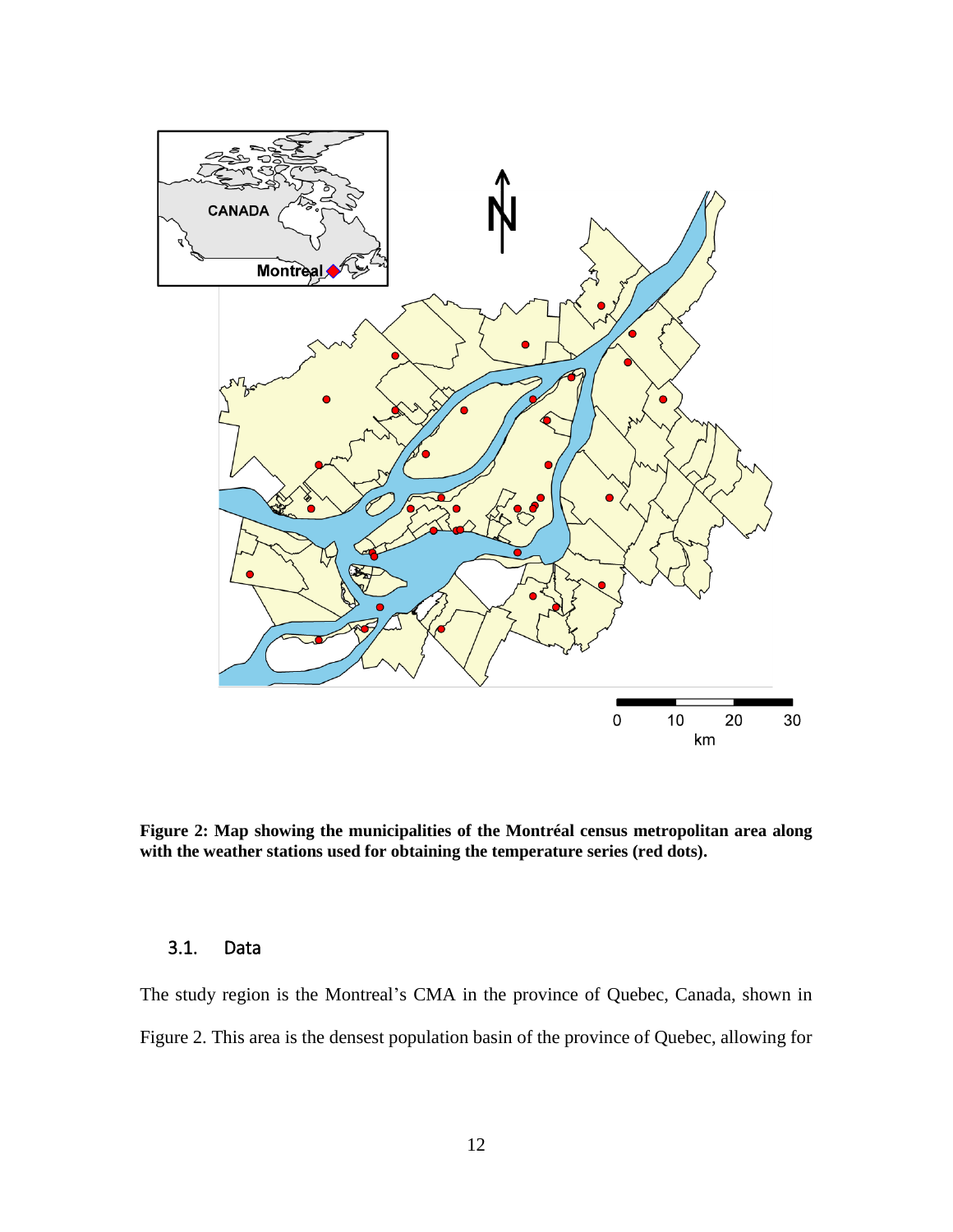enough cases to be recorded in a small area where the weather can be considered homogeneous.

The health issue considered in this study is the daily mortality from cardiovascular diseases for the period 1981 to 2011 inclusively. The total population of the region was around 3 825 000 in the 2011 census. Cardiovascular diseases include ischaemic heart diseases (code I20-I25 in the tenth version of the international classification of diseases, ICD-10), heart failure (code I50), cerebrovascular disease, and transient cerebral ischaemic attacks (codes G45, H34.0, H34.1, I60, I61, I63 and I64). Corresponding codes ICD-9 were used for the period before 2000.

The environmental predictor is the daily mean temperature, which is the most studied variable in climate-related epidemiology (*e.g.* Gasparrini et al., 2015 and references therein). The temperature time series used is the spatial mean of the temperature measured at all the stations located in the Montreal's CMA. Note that kriging has also been considered to interpolate air temperature, but the results were similar to using the spatial mean in that region (Giroux et al., 2013).

## <span id="page-12-0"></span>3.2. Comparison to non-aggregated response

It is of interest to assess the practical differences between aggregating the response and using it directly. Since DLNMs are the most popular models in temperature-related health studies, the comparison is made through the use of DLNMs. Hence, three models are compared: i) classic DLNM estimated with non-aggregated  $y_t$  response as a benchmark (model "C"), ii) DLNM estimated with an aggregated response using a 7-day moving average on future values ("MA") and iii) DLNM estimated with an aggregated response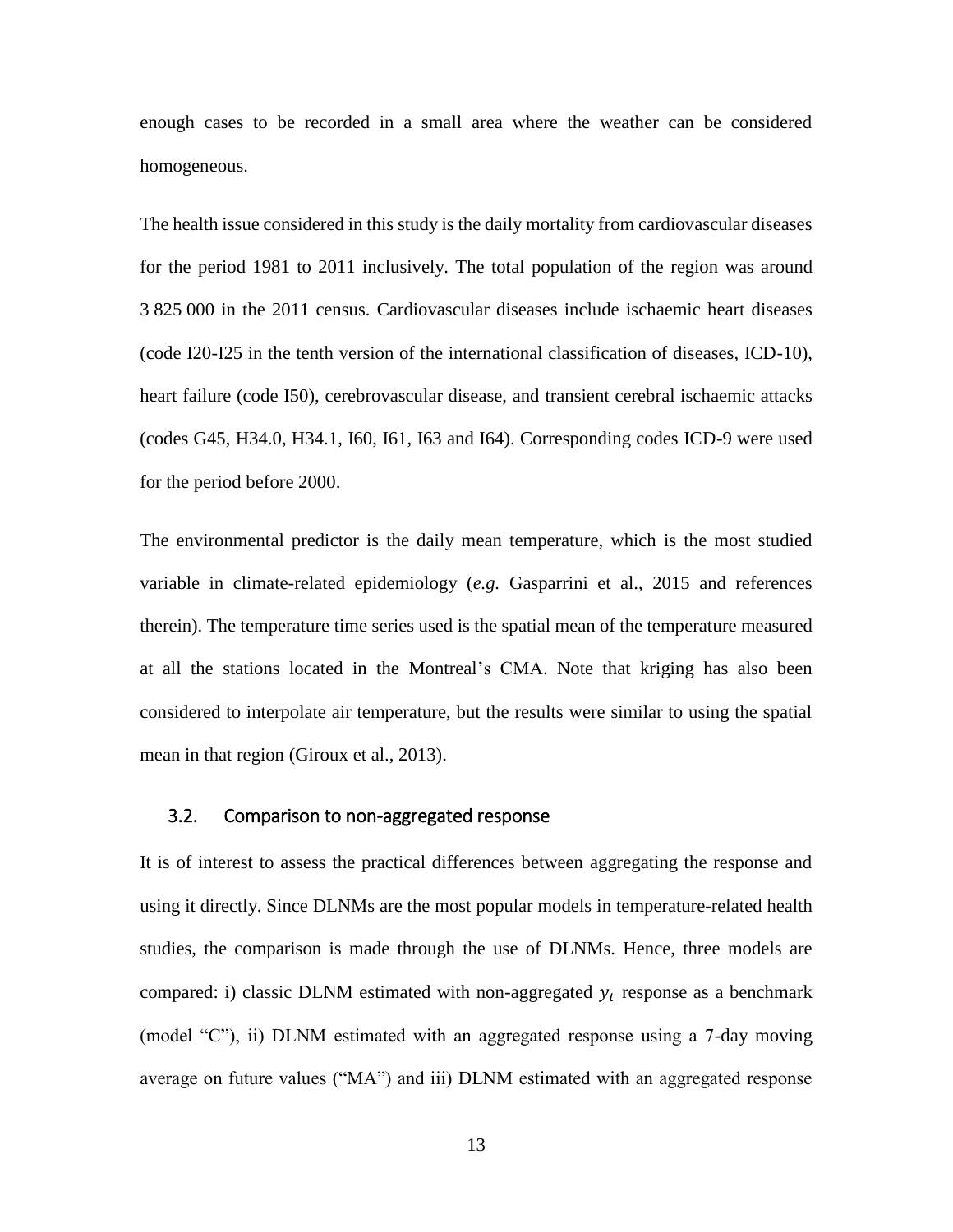using a 7-day moving average on future values and taking into account the created temporal dependence (*i.e.* following Eq. [\(4\)](#page-8-0), "MA-TS"). The 7-day moving average is used here as a starting example since it is the simplest and most commonly used aggregation scheme. Sensitivity of results to the aggregation scheme is checked in a subsequent section. The model MA is also applied to assess the benefits of taking the temporal dependence into account in a real-world case study.

The estimation of the three DLNMs has been designed similarly as in Gasparrini et al. (2015). Each model contains a smoothed time component estimated through natural cubic spline with 8 degrees of freedom per year, in order to control for unmeasured confounders. Note that confounding variables, such as humidity and air pollution, are not added in the considered models since the primary goal is to compare them. Because confounding variables are the same for all models, they should not change the comparison result. The DLNM surface is estimated by using a B-spline basis in both the temperature and the lag dimensions. The knots are placed at the  $10<sup>th</sup>$ ,  $75<sup>th</sup>$  and  $90<sup>th</sup>$  percentiles of the temperature variable and are equally placed on a log scale in the lag dimension, with maximum lag at 21 days. In addition, the classic model C contains an indicator variable for the day-of-week and is modelled as quasi-Poisson to account for over-dispersion. The other models (MA and MA-TS) are considered Gaussian as explained in section [2.2.](#page-7-2)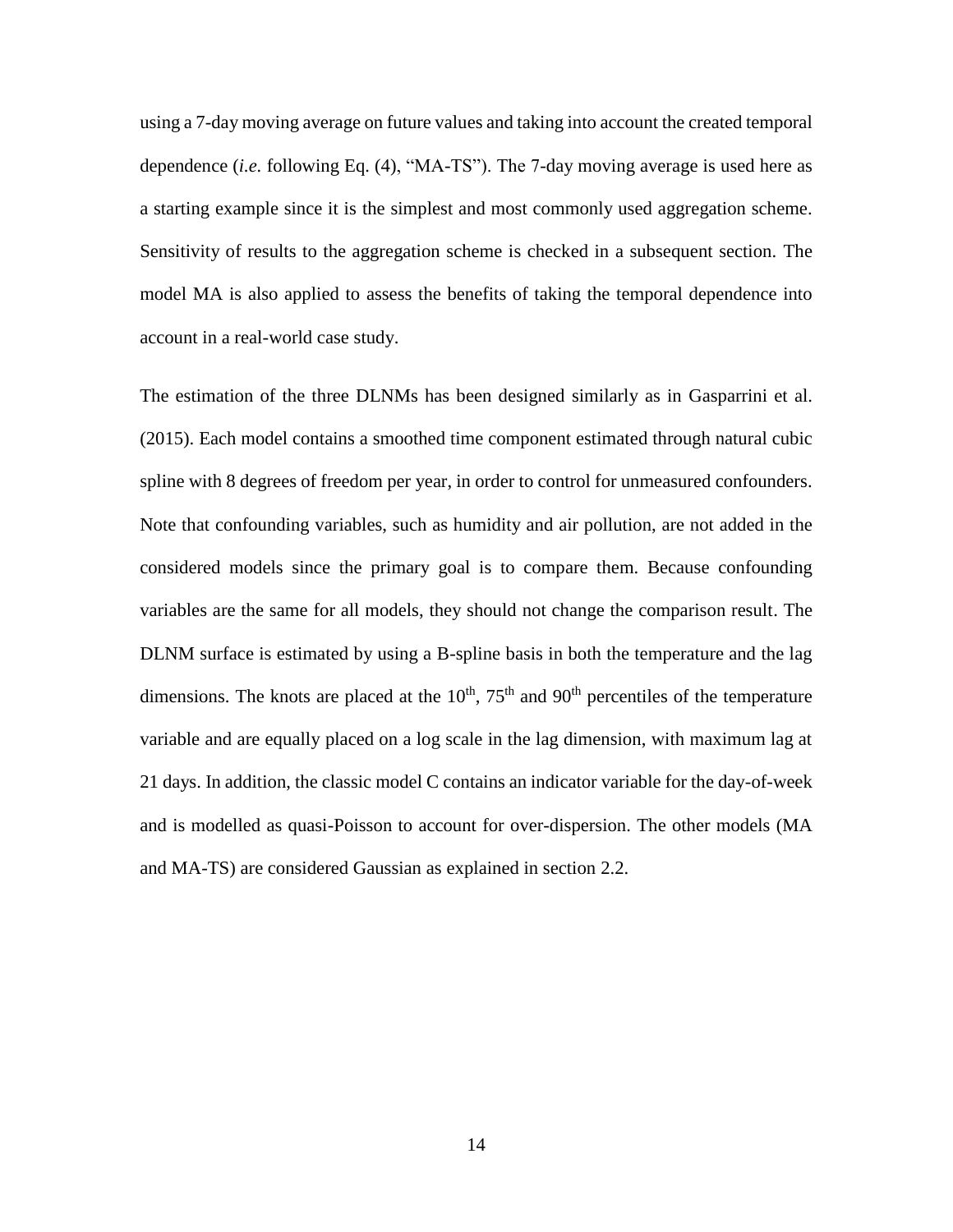

<span id="page-14-0"></span>**Figure 3: Plot of relative risks along lag and temperature for models C (classical), MA (moving average) and MA-TS (moving average with time series regression).**

[Figure 3](#page-14-0) shows the surfaces reflecting the estimated effect of temperature on mortality through DLNM for the three models C, MA and MA-TS. Surfaces are presented as relative risks (RR), which are the exponentials of surfaces. The surface for C [\(Figure 3a](#page-14-0)) is consistent with the literature (*e.g.* Goldberg et al., 2011). It shows a comfort zone between -10°C and 20°C, an acute effect of hot temperature until three days lag and RRs under 1 for lags between 10 and 15 days, indicating a harvesting effect. In addition, a slight mortality excess of cold temperature (lower than  $-15^{\circ}$ C) is found for lags between 0 and 10 days. The surface of the MA model [\(Figure 3b](#page-14-0)) is a smoothed version of the surface of the one of the C model. The effect of both heat and cold are longer and with less amplitude (RR not higher than 1.06). The surface obtained for the MA-TS model [\(Figure 3c](#page-14-0)) has the same shape as the previous one. It outlines more the latent effect of both cold and hot temperatures.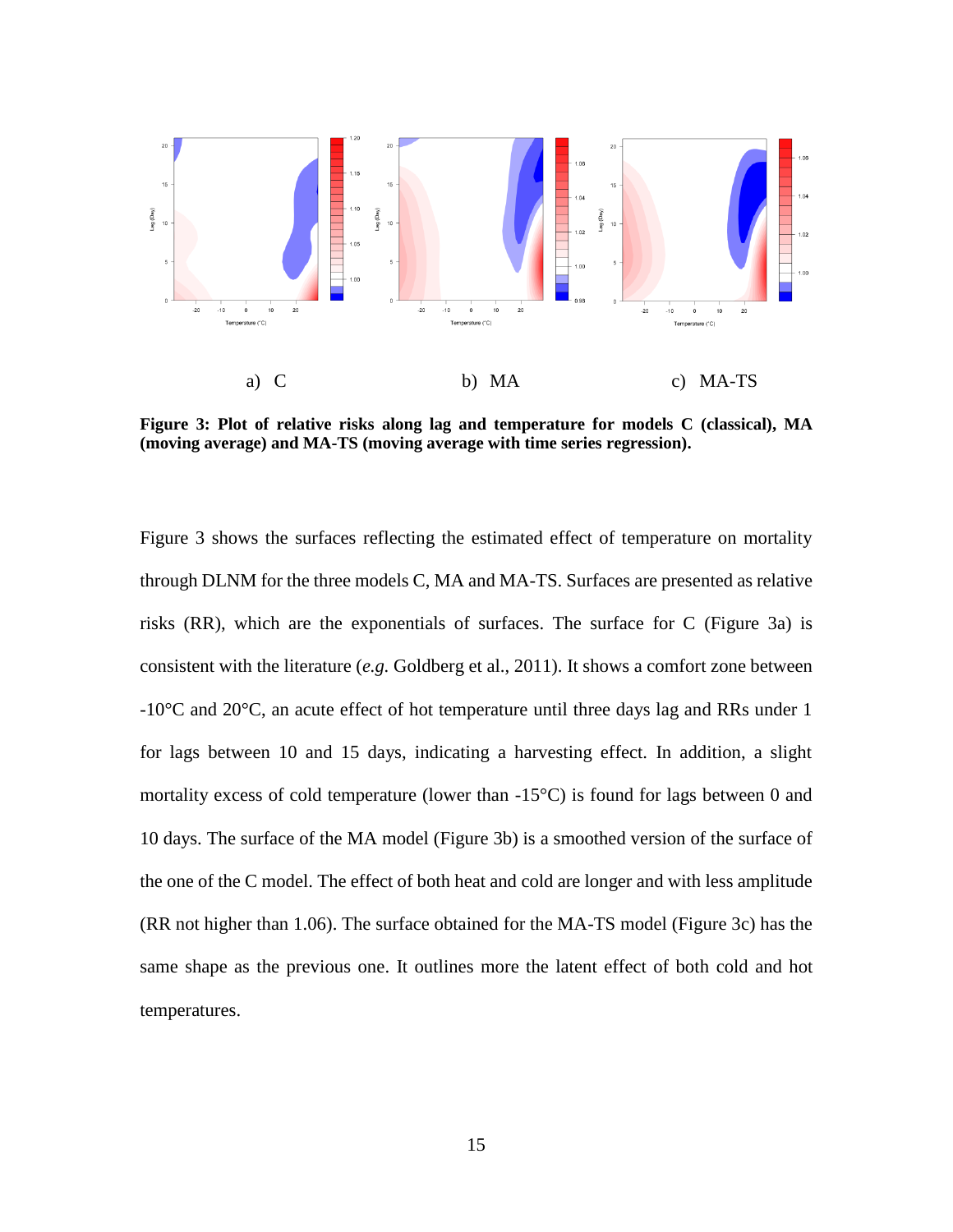

<span id="page-15-0"></span>**Figure 4: Numerical performance comparison between classical DLNM (C), DLNM with 7 day moving-average response (MA) and time-series regression with 7-day moving-average response (MA-TS).**

[Figure 4](#page-15-0) shows performance criteria  $R^2$  and CV detailed in section [2.3.](#page-9-0)  $R^2$  values (Figure [4a](#page-15-0)) are very similar between C and MA models (respectively 33.9 % and 32.9 % of explained variance), consistently with the similar surfaces found. However, the MA-TS model presents the highest  $R^2$  value (42.2 % explained variance) showing the relevancy of the ARMA modelling of residuals. To compute CV values, Bergmeir and Benítez (2012) recommend to remove long-term trend and seasonality from the data before the analysis, instead of including a smooth time component as done in epidemiology. CV criteria [\(Figure](#page-15-0)  [4b](#page-15-0)) show very similar values of prediction error when the response is aggregated (a value of 17.3 for model C versus values of 17.5 for both MA and MA-TS models). However, the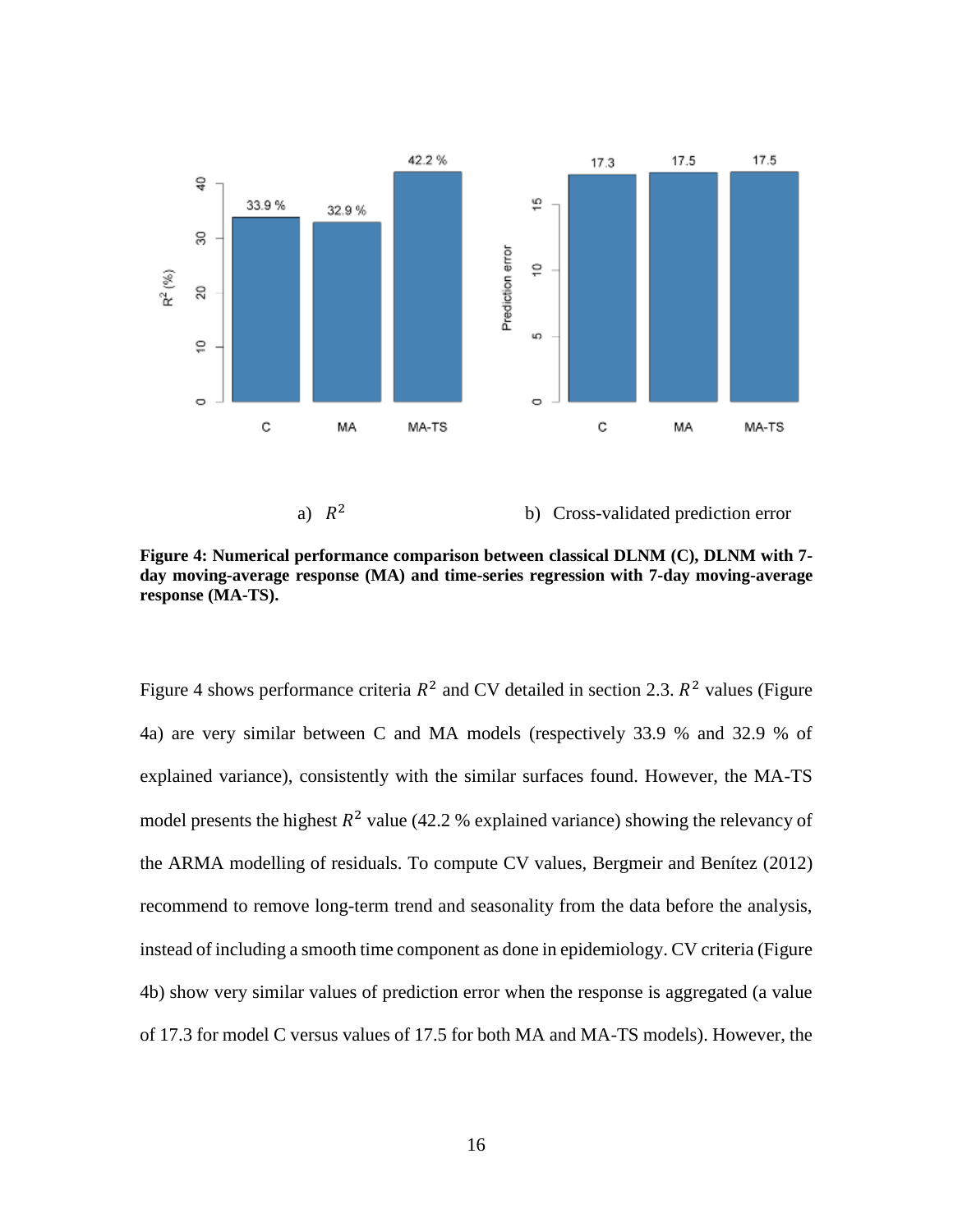difference is lower than the standard error of CV values which is around 0.5 meaning that a definitive increase of prediction error cannot be concluded.

# 3.3. Choice of the aggregation scheme

The previous section suggests that applying the model of Eq. [\(4\)](#page-8-0) with a response aggregated through a 7-day moving average results in a better fit than a classical model, as well as providing other insights on the relationship especially at cold temperatures. The question is now: how do other aggregations behave and what is the better choice for  $H$ ? Hence, the goal of this section is to compare the aggregation models listed in section [2.1](#page-5-1) (and shown in [Figure 1\)](#page-6-0).

[Figure 5](#page-17-0) shows the performance criteria detailed in section [2.3](#page-9-0) for each aggregation model with *H* values between 3 and 21. Overall, the  $R^2$  scores [\(Figure 5a](#page-17-0)) are higher for the lowest value of  $H = 3$  and decrease as H increases. The aggregation showing the highest  $R^2$ values is the Epanechnikov kernel. However, its  $R^2$  values are only 5 points higher than those of the Michels kernel on future values. The MA aggregations show the lowest  $R^2$ values, showing the relevancy of considering non constant weights for aggregation.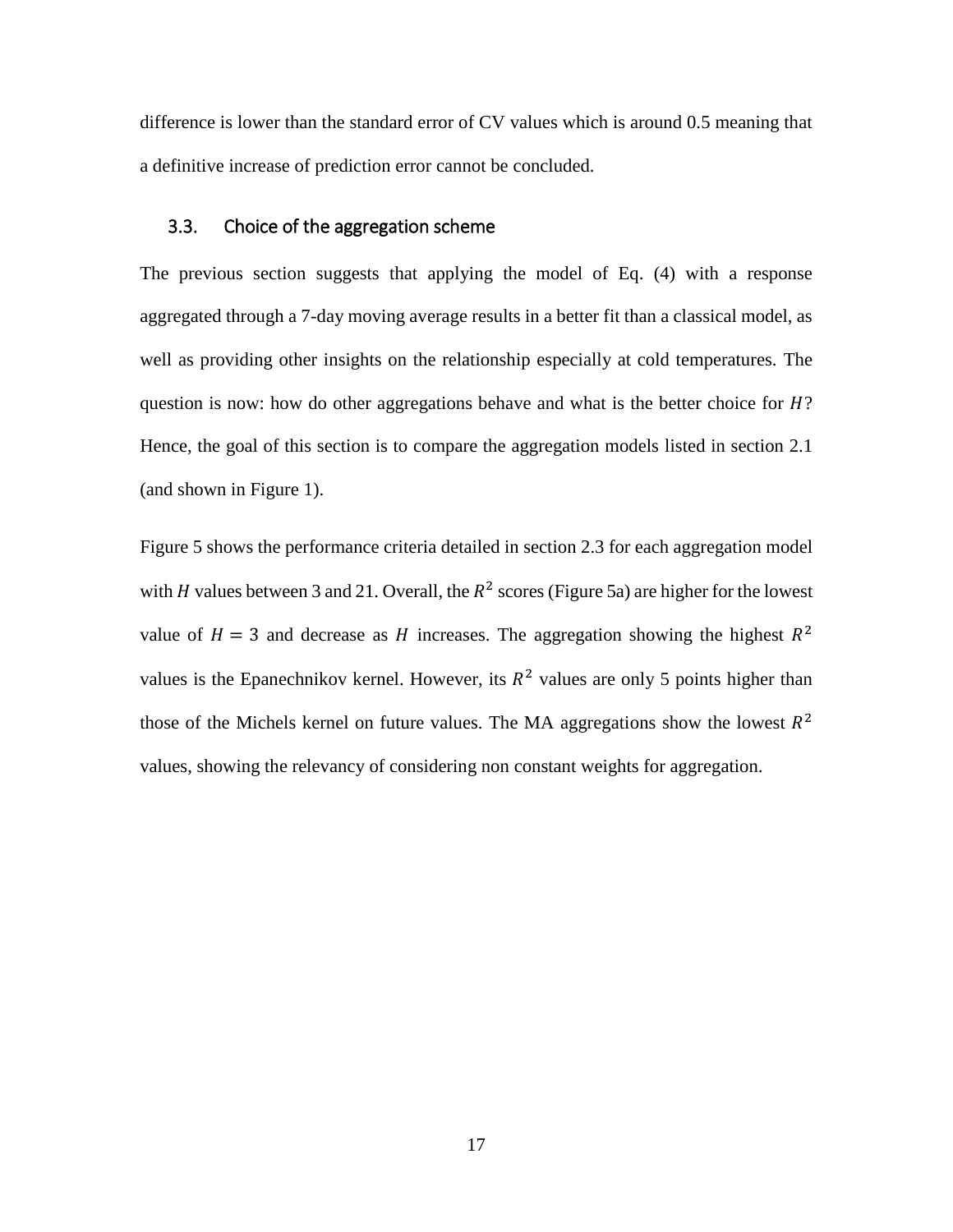

<span id="page-17-0"></span>**Figure 5: Performance criteria values for 3 different aggregations and different values of between 3 and 30.**

Similarly to the  $R<sup>2</sup>$  values, the CV values [\(Figure 5b](#page-17-0)) are the lowest (indicating best predictive performances) for  $H = 3$  and slightly increase with H. The best aggregation according to the CV criterion is still the Epanechnikov kernel in opposition to the MA aggregation. The latter shows the highest prediction errors. However, the differences are still lower than the standard error of the CV values (around 0.5).

It has been stated that the Epanechnikov kernel presents the best performances of all the aggregation models considered in the present paper. Therefore, [Figure 6](#page-18-0) shows the DLNM surfaces obtained with Eq. [\(4\)](#page-8-0) when the response is aggregated through the Epanechnikov kernel with  $H = 3$  [\(Figure 6a](#page-18-0)) and  $H = 7$  [\(Figure 6b](#page-18-0)). Note that many surfaces obtained with other aggregation schemes were very similar to those in [Figure 6.](#page-18-0) Both surfaces are very similar to the surface of the model MA-TS [\(Figure 3c](#page-14-0)), by showing important RRs for the coldest temperatures around a 5-day lag. The main difference is that the RRs associated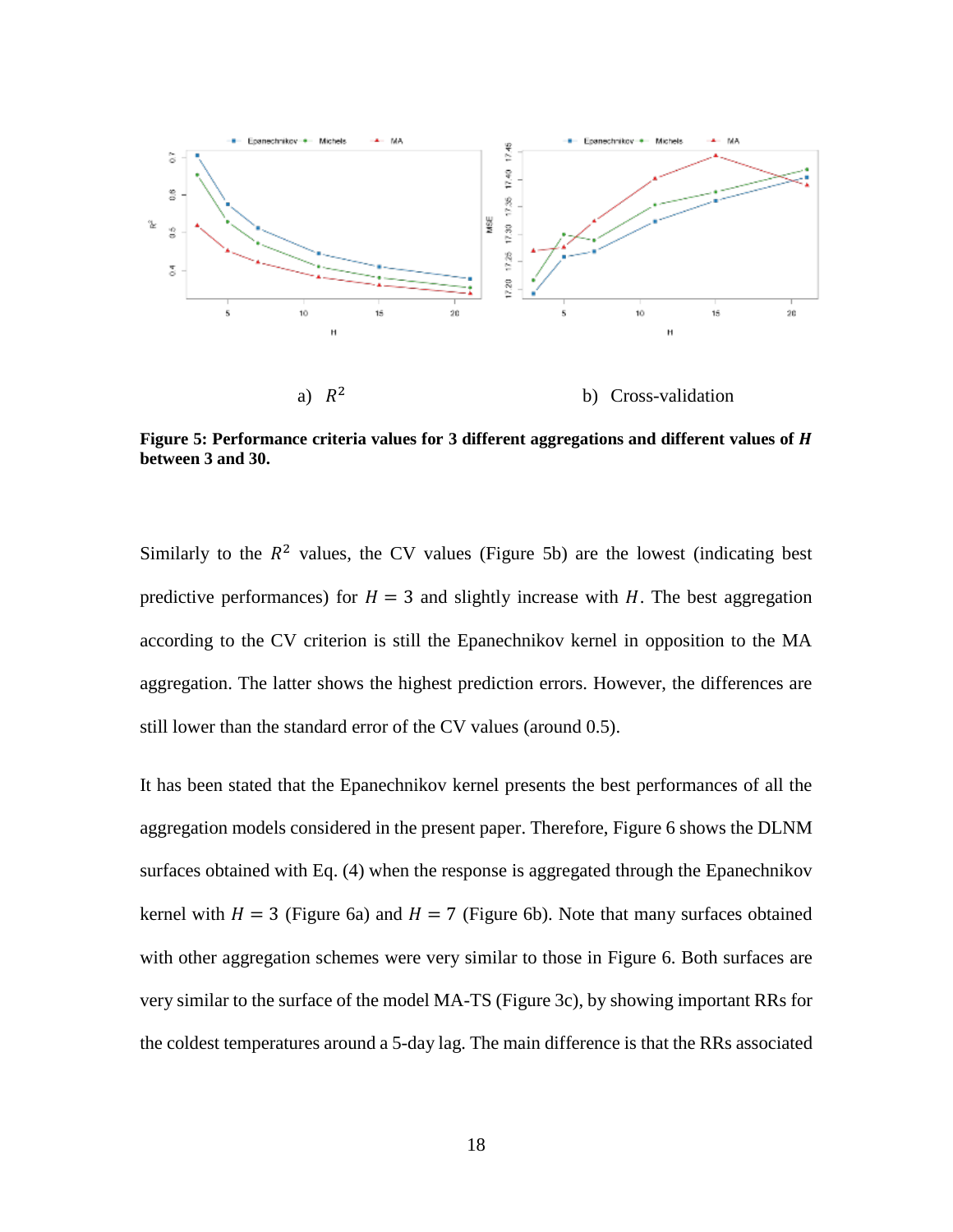to the acute effect of extreme heat are increased, which could mean that the whole response to heat wave expositions is captured through the Epanechnikov kernel on future values.



a)  $H = 3$  b)  $H = 7$ 

<span id="page-18-0"></span>**Figure 6: DLNM surfaces estimated when the response is aggregated through the Epanechnikov kernel.**

In conclusion, following the results of section [3.2,](#page-12-0) the present section shows that aggregating with the Epanechnikov kernel on future values (for which the shape is shown i[n Figure 1\)](#page-6-0) is the most adapted aggregation scheme for temperature-related cardiovascular mortality studies in the context of Montréal, Canada. The Michels kernel on future values shows also good performances. Indeed, both improve the fit of the model and present a shape adapted to the mortality response of a temperature exposition.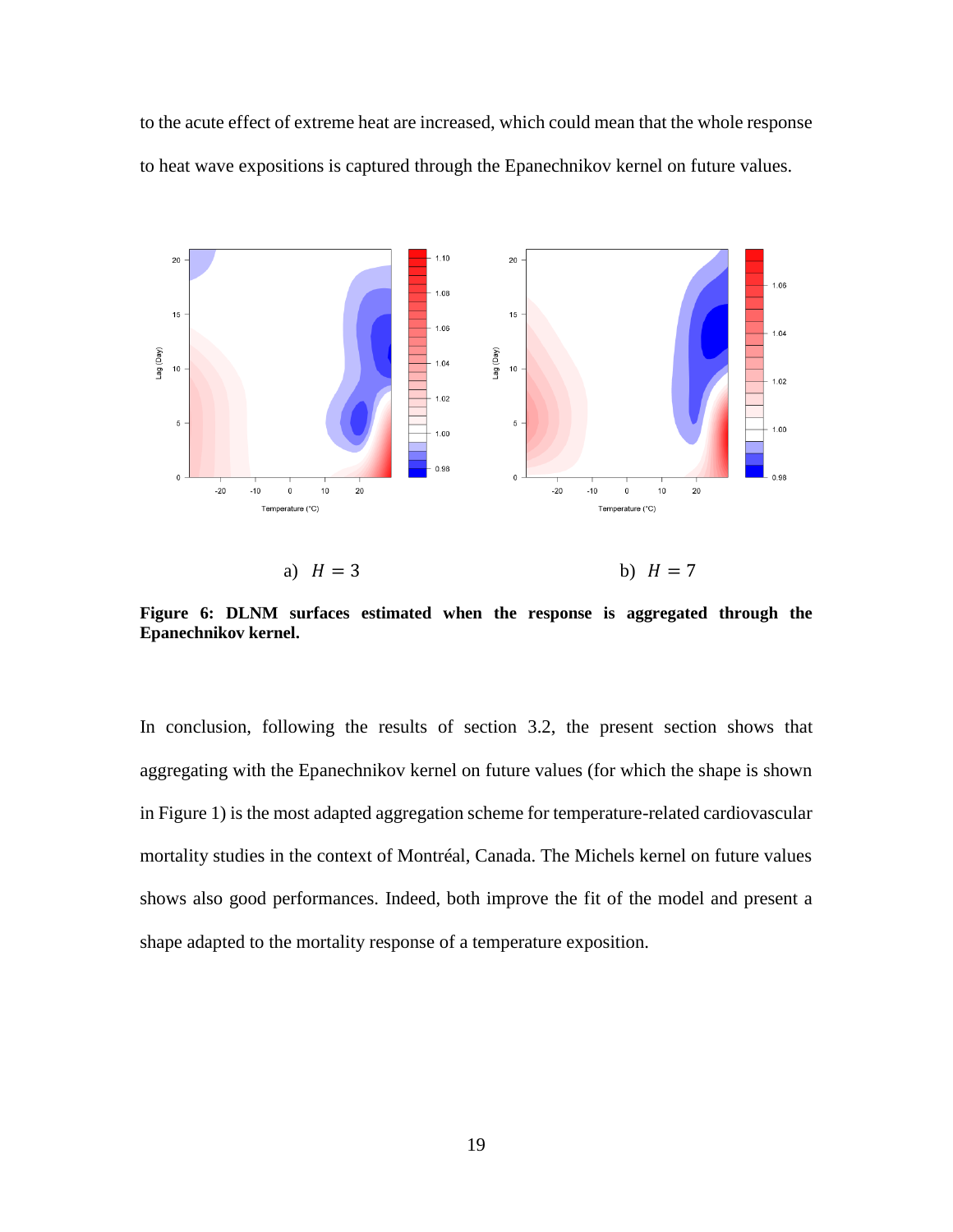## <span id="page-19-0"></span>4. Discussion

The CVD mortality and temperature data were used to compare DLNM without aggregated response to DLNM with aggregated response, with and without modelling the created temporal dependence. Results show that when the temporal dependence is not modelled, results are quite similar between aggregated response (model MA) and non-aggregated response (model C), although the former smooth the relationship. For the latter, it is important to note that the results and interpretation are very similar to what is found in the literature for Montréal such as in Doyon et al. (2008) as well as Goldberg et al. (2011).

The fit quality increases when the temporal dependence in residuals is modelled. In this case the surface slightly differs from the surface of model C. Indeed, the surface of the MA-TS model indicates a greater influence of cold temperature with a lag comprised between 5 and 10 days. This suggests that aggregating the response allows to obtain a signal at lower frequencies, which is not visible when considering the response directly. This also outlines the important effect of cold, as mentioned by Gasparrini et al. (2015). This is later confirmed by the surfaces obtained when the response is aggregated through the Epanechnikov kernel.

In their study, Sarmento et al. (2011) considered only 7-day centered moving averages. The present paper investigates other possible local aggregations with different window sizes. The aggregations investigated are MA, kernel smoothing with Epanechnikov and Michels kernels considering only future values (*i.e.*  $i > 0$  in Eq. [1\)](#page-5-0). The differences between aggregations are small which is logical since, in kernel smoothing, it is established that the choice of  $H$  is much more important than the choice of the kernel (*e.g.* Wand and Jones,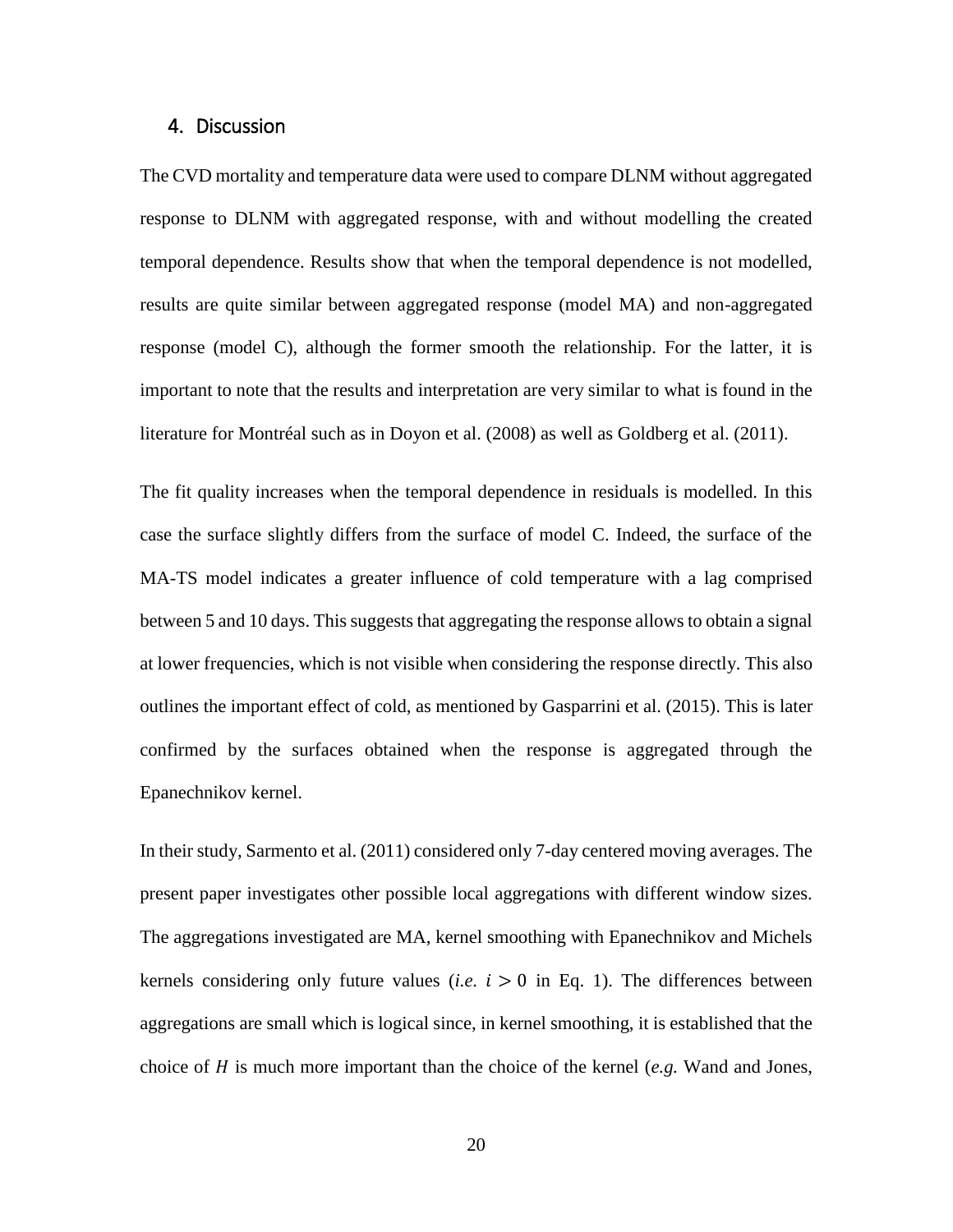1995). However, the Epanechnikov kernel shows slightly better performances than the others ones. As illustrated in [Figure 1,](#page-6-0) this aggregations attributes maximum weight at the center of the window, and slightly decreases with higher lags, which represents well the physiological adaptation (*e.g.* Liu et al., 2015). The better performances for aggregation with small windows suggest that, in the case of cardiovascular mortality, aggregating the response is needed to remove some noise in the data, but a too large window results in the loss of information about acute effects, which are very important ones.

In this study, other aggregation schemes were considered, namely spectral smoothing with wavelets (Daubechies, 1992) and empirical mode decomposition (Huang et al., 1998). However, these aggregations do not have the property of being local (*i.e.* they use the entire series for aggregation), which violates the assumptions of hv-block CV and are less interpretable than the aggregation considered in the paper. In addition, they have shown poor results in comparison to the other aggregations. The results can nonetheless be found in the technical report (Masselot et al., 2016). Loess aggregation (Cleveland and Devlin, 1988) has also been considered during the study, but showed similar results to the Epanechnikov kernel and thus has not been presented here.

The proposed methodology is not intended to replace classical models but to be used in complement or in special cases. On the one hand, aggregating the response is helpful when a large amount of noise is suspected in the response and to study the relationship at a longer term than a daily basis. This is the case for areas with few mortality occurrences, such as northern areas in Canada, in which the temperature-related signal is dominated by the noise (Chebana et al., 2012). The aggregation could also be helpful in studies dealing with exposures with less acute effects such as humidity on cardiovascular mortality during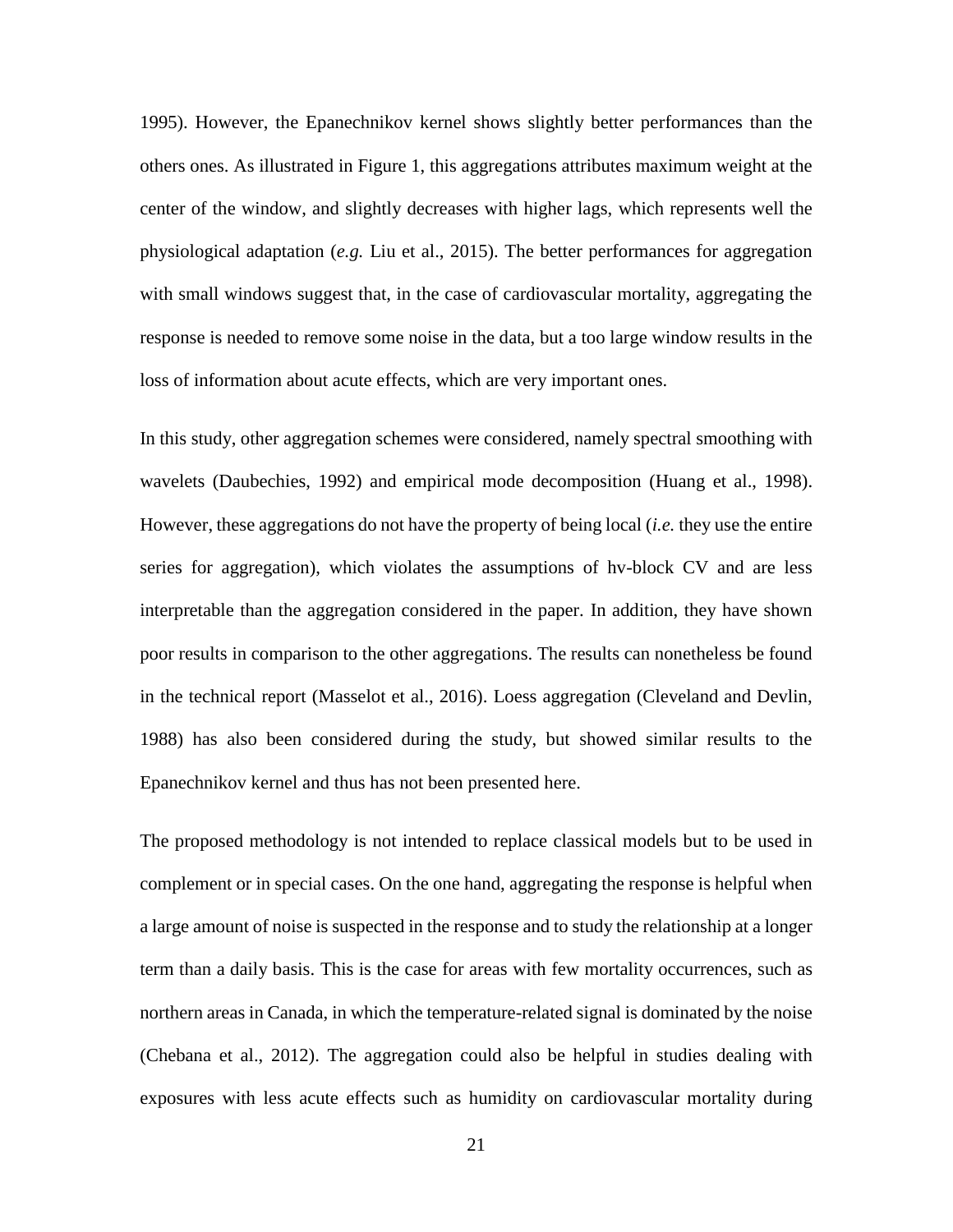spring (*e.g.* Masselot et al., 2018). On the other hand, there is a loss of information in the aggregation process, especially concerning health peaks. Dedicated extreme methods are important to study the extreme acute effects of an environmental exposure on a health issue (*e.g.* Chiu et al., 2016).

Although the proposed modelling allows considering nonlinear models such as the DLNM, the modelling is restricted to models that can be expressed as a linear combination of basis functions. Other estimation methods such as penalized models (*e.g.* Ridge and Lasso regressions), which are very useful for several correlated predictors, would necessitate the development of dedicated models.

# 5. Conclusions

The present paper proposes to aggregate the health response in environmental epidemiology studies, in order to reduce the importance of noise in the health data. The proposed methodology consists in aggregating the response and then applying a time series regression model to account for the temporal dependence created by the aggregation. This model is general and therefore not limited to linear regression and allows the use of DLNMs. The proposed methodology is then applied to the practical issue of temperaturerelated cardiovascular mortality.

Results show that aggregating the response and modelling the temporal dependence leads to an increase in the fit quality. In addition, it outlines the longer term nature of the relationship during winter in Montreal, which is not as obvious using the classical DLNM. It is shown and argued that using an asymmetric aggregation (the Michels kernel or the Epanechnikov kernel on future values) with a small window leads to better results.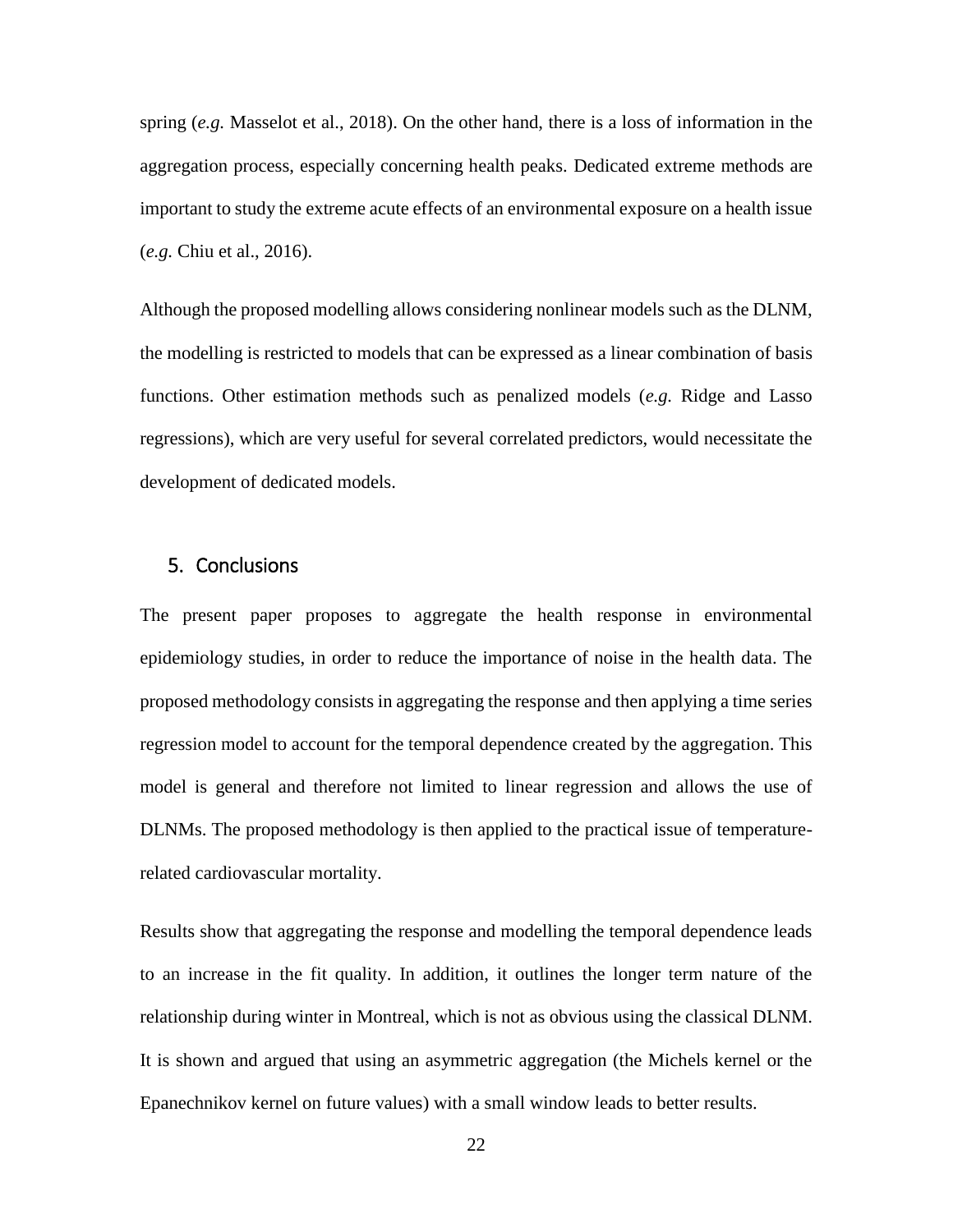The obtained results and findings in the present paper are valid only for the case of temperature-related cardiovascular mortality in Montréal. Hence, these results cannot be generalized to other locations or variables, as illustrated by the diversity of results in Gasparrini et al. (2015). Therefore, as a future perspective, it could be of interest to apply the proposed methodology to other health issues and other locations.

# Acknowledgements

The authors are thankful to the *Fonds Vert du Québec* for funding this study and to the *Institut national de santé publique du Québec* for data access. The authors also wish to thank Jean-Xavier Giroux (INRS-ETE) for his help with database building, Yohann Chiu (INRS-ETE) for all his relevant comments during the project as well as two anonymous reviewers for their helpful comments in improving the quality of the paper. All the analyses were performed using the *R* software (R Core Team, 2015) with the package *forecast* (Hyndman, 2015). The R codes are freely available upon request.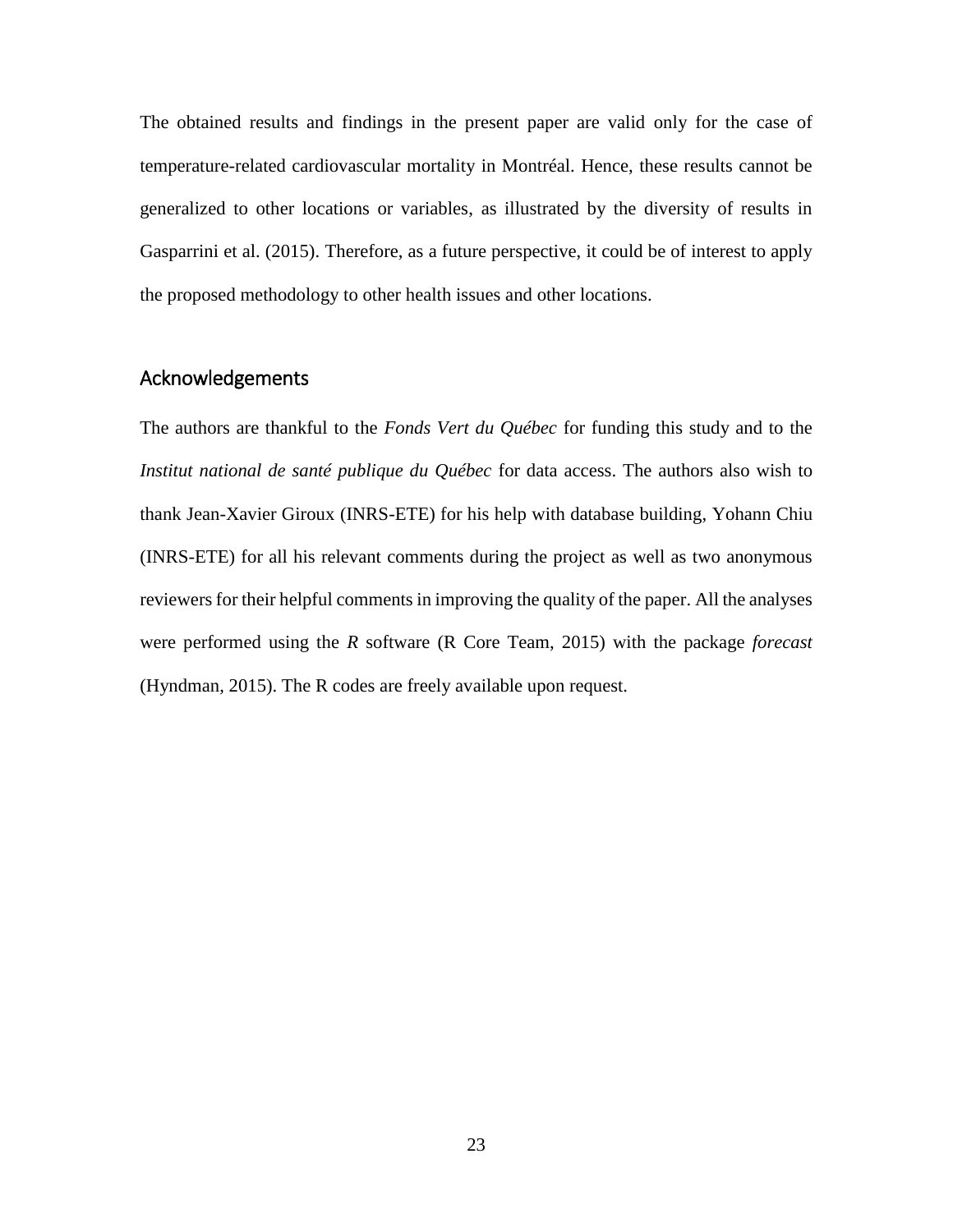# Bibliography

- Aitken, A.C., 1935. On least squares and linear combination of observations. Proc. R. Soc. Edinb. 55, 42–48.
- Akaike, H., 1974. A new look at the statistical model identification. Autom. Control IEEE Trans. On 19, 716–723. https://doi.org/10.1109/tac.1974.1100705
- Antman, E., Bassand, J.-P., Klein, W., Ohman, M., Lopez Sendon, J.L., Rydén, L., Simoons, M., Tendera, M., 2000. Myocardial infarction redefined—a consensus document of The Joint European Society of Cardiology/American College of Cardiology committee for the redefinition of myocardial infarctionThe Joint European Society of Cardiology/ American College of Cardiology Committee∗. J. Am. Coll. Cardiol. 36, 959–969. https://doi.org/10.1016/s0735-1097(00)00804-4
- Armstrong, B., 2006. Models for the relationship between ambient temperature and daily mortality. Epidemiology 17, 624–631 10.1097/01.ede.0000239732.50999.8f.
- Barreca, A.I., Shimshack, J.P., 2012. Absolute Humidity, Temperature, and Influenza Mortality: 30 Years of County-Level Evidence from the United States. Am. J. Epidemiol. 176, S114–S122. https://doi.org/10.1093/aje/kws259
- Bayentin, L., El Adlouni, S., Ouarda, T., Gosselin, P., Doyon, B., Chebana, F., 2010. Spatial variability of climate effects on ischemic heart disease hospitalization rates for the period 1989-2006 in Quebec, Canada. Int. J. Health Geogr. 9, 5.
- Bergmeir, C., Benítez, J.M., 2012. On the use of cross-validation for time series predictor evaluation. Inf. Sci. 191, 192–213. https://doi.org/10.1016/j.ins.2011.12.028
- Billingsley, P., 1995. Probability and Measure, Series in Probability and Mathematical Statistics.
- Blangiardo, M., Richardson, S., Gulliver, J., Hansell, A., 2011. A Bayesian analysis of the impact of air pollution episodes on cardio-respiratory hospital admissions in the Greater London area. Stat. Methods Med. Res. 20, 69–80. https://doi.org/10.1177/0962280210372571
- Box, G.E.P., Jenkins, G.M., 1976. Time series analysis: forecasting and control, Holden-Day Series in Time Series Analysis. San Francisco, Calif.
- Braga, A.L.F., Zanobetti, A., Schwartz, J., 2002. The effect of weather on respiratory and cardiovascular deaths in 12 U.S. cities. Environ. Health Perspect. 10, 859–863.
- Brewer, M.J., Butler, A., Cooksley, S.L., 2016. The relative performance of AIC, AICC and BIC in the presence of unobserved heterogeneity. Methods Ecol. Evol. 7, 679– 692. https://doi.org/10.1111/2041-210x.12541
- Burnham, K.P., Anderson, D.R., 2004. Multimodel Inference: Understanding AIC and BIC in Model Selection. Sociol. Methods Res. 33, 261–304. https://doi.org/10.1177/0049124104268644
- Bustinza, R., Lebel, G., Gosselin, P., Belanger, D., Chebana, F., 2013. Health impacts of the July 2010 heat wave in Quebec, Canada. BMC Public Health 13, 56.
- Chebana, F., Martel, B., Gosselin, P., Giroux, J.-X., Ouarda, T.B., 2012. A general and flexible methodology to define thresholds for heat health watch and warning systems, applied to the province of Québec (Canada). Int. J. Biometeorol. 57, 631– 644.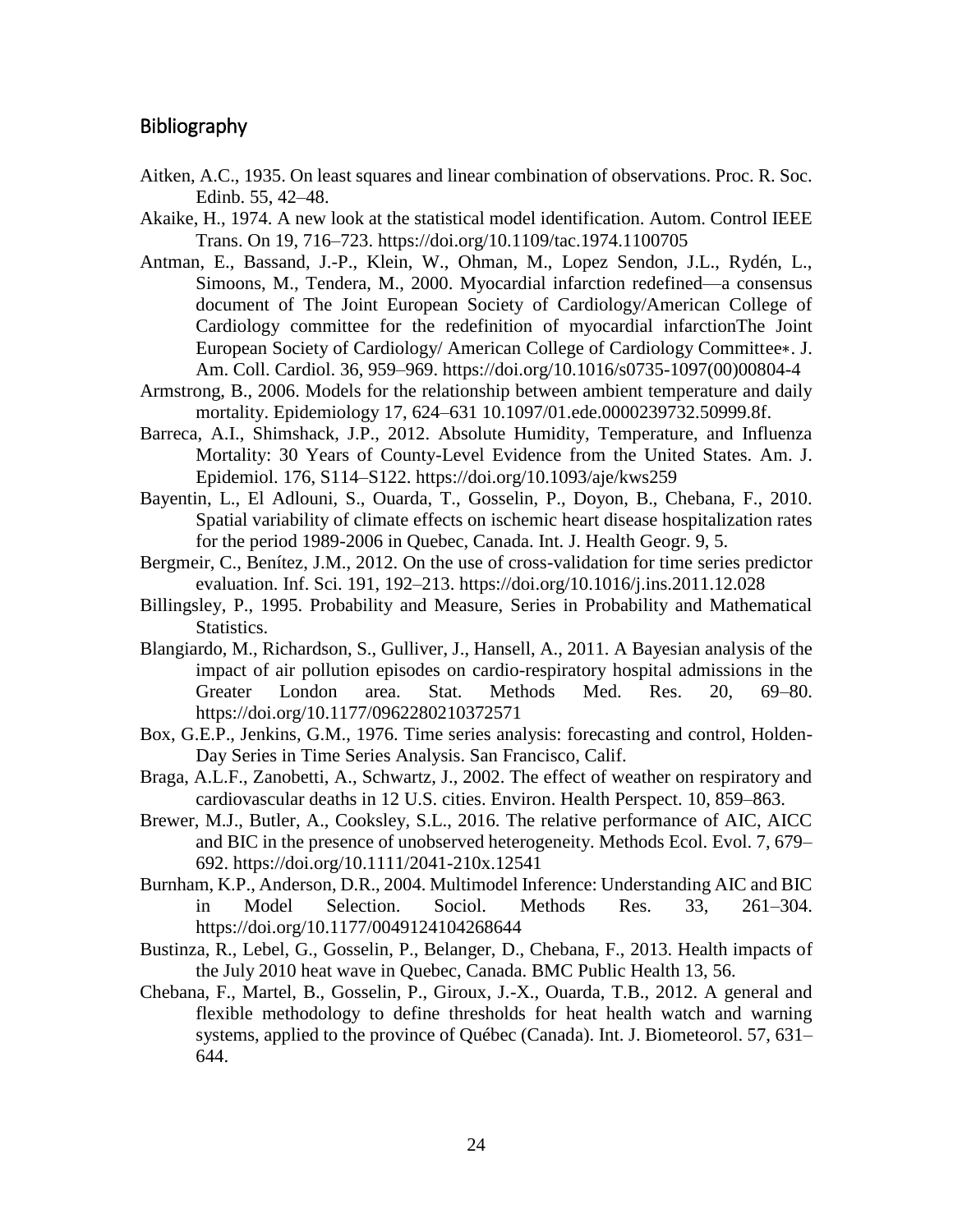- Chiu, Y., Chebana, F., Abdous, B., Bélanger, D., Gosselin, P., 2016. Mortality and morbidity peaks modeling: An extreme value theory approach. Stat. Methods Med. Res. 0962280216662494.
- Choudhury, A.H., Hubata, R., St. Louis, R.D., 1999. Understanding time-series regression estimators. Am. Stat. 53, 342–348.
- Cleveland, W.S., Devlin, S.J., 1988. Locally Weighted Regression: An Approach to Regression Analysis by Local Fitting. J. Am. Stat. Assoc. 83, 596–610. https://doi.org/10.1080/01621459.1988.10478639
- Cochrane, D., Orcutt, G.H., 1949. Application of Least Squares Regression to Relationships Containing Auto- Correlated Error Terms. J. Am. Stat. Assoc. 44, 32–61. https://doi.org/10.2307/2280349
- Cristobal, J.A.C., Roca, P.F., Manteiga, W.G., 1987. A Class of Linear Regression Parameter Estimators Constructed by Nonparametric Estimation. Ann Stat. 603– 609. https://doi.org/10.1214/aos/1176350363
- Daubechies, I., 1992. Ten lectures on wavelets. SIAM.
- Doyon, B., Bélanger, D., Gosselin, P., 2008. The potential impact of climate change on annual and seasonal mortality for three cities in Québec, Canada. Int. J. Health Geogr. 7, 23.
- Epanechnikov, V.A., 1969. Non-Parametric Estimation of a Multivariate Probability Density. Theory Probab. Its Appl. 14, 153–158. https://doi.org/10.1137/1114019
- Gasparrini, A., Armstrong, B., 2013. Reducing and meta-analysing estimates from distributed lag non-linear models. BMC Med. Res. Methodol. 13, 1. https://doi.org/10.1186/1471-2288-13-1
- Gasparrini, A., Armstrong, B., Kenward, M.G., 2010. Distributed lag non-linear models. Stat. Med. 29, 2224–2234. https://doi.org/10.1002/sim.3940
- Gasparrini, A., Guo, Y., Hashizume, M., Lavigne, E., Zanobetti, A., Schwartz, J., Tobias, A., Tong, S., Rocklöv, J., Forsberg, B., Leone, M., De Sario, M., Bell, M.L., Guo, Y.-L.L., Wu, C., Kan, H., Yi, S.-M., de Sousa Zanotti Stagliorio Coelho, M., Saldiva, P.H.N., Honda, Y., Kim, H., Armstrong, B., 2015. Mortality risk attributable to high and low ambient temperature: a multicountry observational study. The Lancet 386, 369–375. https://doi.org/10.1016/S0140-6736(14)62114-0
- Giroux, J.-X., Chebana, F., Bélanger, D., Gloaguen, E., Ouarda, T.B.M.J., A., S.-H., 2013. Projet M1 : Comparaison de l'utilisation des moyennes spatiales à celle du krigeage, appliquée à la relation mortalité par MCV - météorologie, au Québec, de 1996 à 2007. (No. R1438). INRS-ETE.
- Goldberg, M.S., Gasparrini, A., Armstrong, B., Valois, M.F., 2011. The short-term influence of temperature on daily mortality in the temperate climate of Montreal, Canada. Environ. Res. 111, 853–860. https://doi.org/10.1016/j.envres.2011.05.022
- Huang, N.E., Shen, Z., Long, S.R., Wu, M.C., Shih, H.H., Zheng, Q., Yen, N.-C., Tung, C.C., Liu, H.H., 1998. The empirical mode decomposition and the Hilbert spectrum for nonlinear and non-stationary time series analysis. Proc. R. Soc. Lond. Ser. Math. Phys. Eng. Sci. 454, 903–995. https://doi.org/10.1098/rspa.1998.0193
- Hyndman, R., 2015. forecast: Forecasting functions for time series and linear models. R Package Version 62.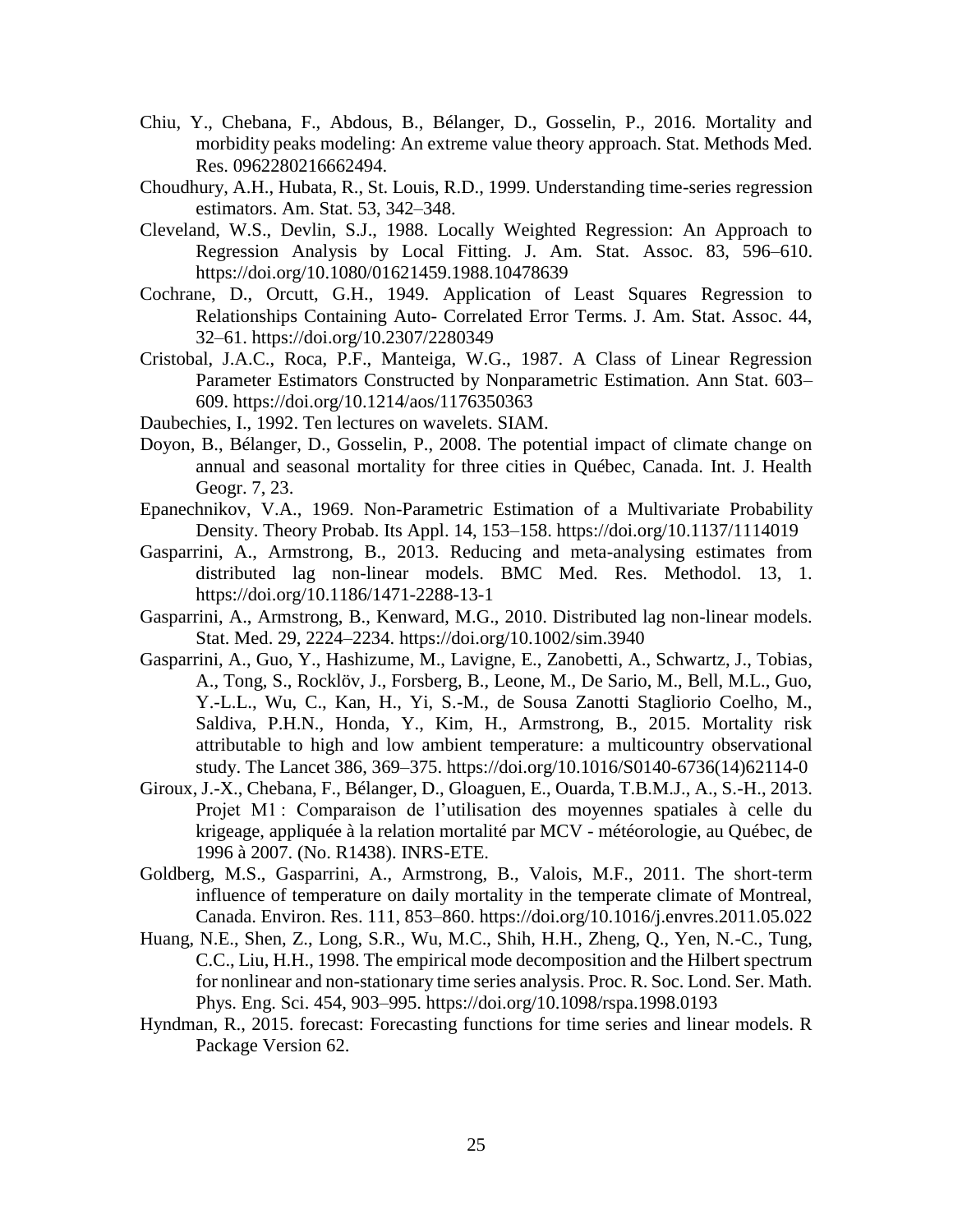- Hyndman, R.J., Khandakar, Y., 2007. Automatic time series for forecasting: the forecast package for R. Monash University, Department of Econometrics and Business Statistics.
- Knowlton, K., Rotkin-Ellman, M., King, G., Margolis, H.G., Smith, D., Solomon, G., Trent, R., English, P., 2009. The 2006 California heat wave: impacts on hospitalizations and emergency department visits. Env. Health Perspect 117, 61– 67.
- Lipfert, F.W., 1993. A critical review of studies of the association between demands for hospital services and air pollution. Env. Health Perspect.
- Liu, C., Yavar, Z., Sun, Q., 2015. Cardiovascular response to thermoregulatory challenges. Am. J. Physiol. - Heart Circ. Physiol. 309, H1793–H1812. https://doi.org/10.1152/ajpheart.00199.2015
- Magee, L., 1990. R 2 Measures Based on Wald and Likelihood Ratio Joint Significance Tests. Am. Stat. 44, 250–253. https://doi.org/10.1080/00031305.1990.10475731
- Martins, L.C., Pereira, L.A.A., Lin, C.A., Santos, U.P., Prioli, G., Luiz, O. do C., Saldiva, P.H.N., Braga, A.L.F., 2006. The effects of air pollution on cardiovascular diseases: lag structures. Rev. Saúde Pública 40, 677–683.
- Masselot, P., Chebana, F., Bélanger, D., St-Hilaire, A., Abdous, B., Gosselin, P., Ouarda, T.B.M.J., 2018. EMD-regression for modelling multi-scale relationships, and application to weather-related cardiovascular mortality. Sci. Total Environ. 612, 1018–1029. https://doi.org/10.1016/j.scitotenv.2017.08.276
- Masselot, P., Chebana, F., Bélanger, D., St-Hilaire, A., Abdous, B., Gosselin, P., Ouarda, T.B.M.J., 2016. Agrégation de la réponse dans la régression – application à la relation entre les maladies cardiovasculaires et la météorologie. Institut National de la Recherche Scientifique, Québec, Canada.
- Michels, P., 1992. Asymmetric Kernel Functions in Non-Parametric Regression Analysis and Prediction. J. R. Stat. Soc. Ser. Stat. 41, 439–454. https://doi.org/10.2307/2349008
- Mizon, G.E., 1995. A simple message for autocorrelation correctors: Don't. J. Econom. 69, 267–288. https://doi.org/10.1016/0304-4076(94)01671-l
- Nadaraya, E.A., 1964. On Estimating Regression. Theory Probab. Its Appl. 9, 141–142. https://doi.org/10.1137/1109020
- Nitschke, M., Tucker, G.R., Hansen, A.L., Williams, S., Zhang, Y., Bi, P., 2011. Impact of two recent extreme heat episodes on morbidity and mortality in Adelaide, South Australia: a case-series analysis. Env. Health 10, 42.
- Pagan, A.R., Nicholls, D.F., 1976. Exact Maximum Likelihood Estimation of Regression Models with Finite Order Moving Average Errors. Rev. Econ. Stud. 43, 383–387.
- Pesaran, M.H., 1973. Exact Maximum Likelihood Estimation of a Regression Equation with a First- Order Moving-Average Error. Rev. Econ. Stud. 40, 529–535.
- Phung, D., Guo, Y., Thai, P., Rutherford, S., Wang, X., Nguyen, M., Do, C.M., Nguyen, N.H., Alam, N., Chu, C., 2016. The effects of high temperature on cardiovascular admissions in the most populous tropical city in Vietnam. Environ. Pollut. 208, Part A, 33–39. https://doi.org/10.1016/j.envpol.2015.06.004
- R Core Team, 2015. R: A language and environment for statistical computing. R Foundation for Statistical Computing, Vienna, Austria.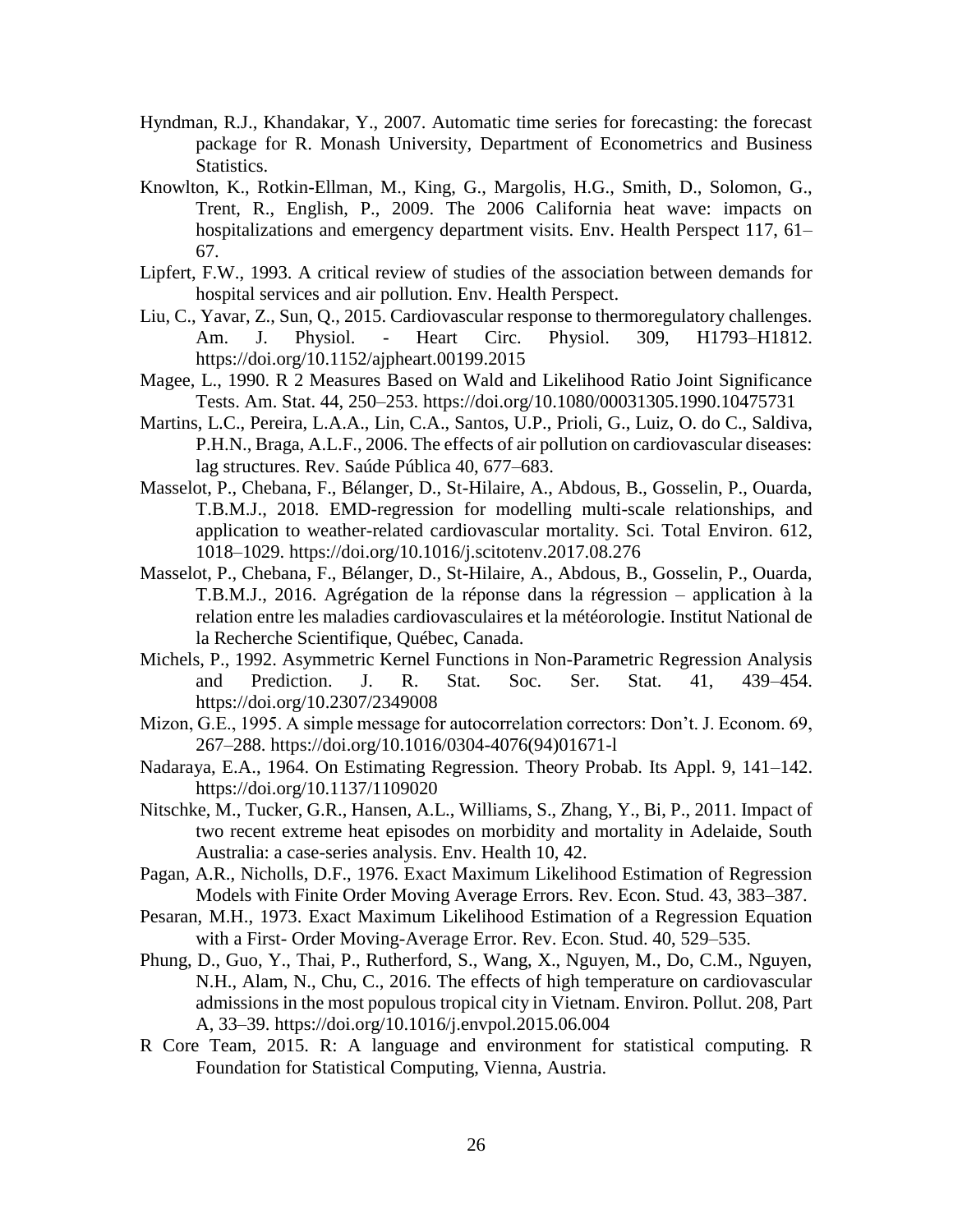- Racine, J., 2000. Consistent cross-validatory model-selection for dependent data: hv-block cross-validation. J. Econom. 99, 39–61. https://doi.org/10.1016/S0304- 4076(00)00030-0
- Roberts, S., 2005. Using moving total mortality counts to obtain improved estimates for the effect of air pollution on mortality. Environ. Health Perspect.
- Sarmento, S.M., Verburg, T.G., Almeida, S.M., Freitas, M.C., Wolterbeek, H.T., 2011. Robustness of different regression modelling strategies in epidemiology: a timeseries analysis of hospital admissions and air pollutants in Lisbon (1999–2004). Environmetrics 22, 86–97. https://doi.org/10.1002/env.1031
- Schwartz, J., 2000a. The distributed lag between air pollution and daily deaths. Epidemiology 11, 320–326.
- Schwartz, J., 2000b. Harvesting and Long Term Exposure Effects in the Relation between Air Pollution and Mortality. Am. J. Epidemiol. 151, 440–448.
- Schwartz, J., Spix, C., Touloumi, G., Bachárová, L., Barumamdzadeh, T., le Tertre, A., Piekarksi, T., Ponce de Leon, A., Pönkä, A., Rossi, G., Saez, M., Schouten, J.P., 1996. Methodological issues in studies of air pollution and daily counts of deaths or hospital admissions. J. Epidemiol. Community Health 50, S3-11. https://doi.org/10.1136/jech.50.Suppl\_1.S3
- Schwarz, G., 1978. Estimating the dimension of a model. Ann. Stat. 6, 461–464.
- Stone, M., 1974. Cross-Validatory Choice and Assessment of Statistical Predictions. J. R. Stat. Soc. Ser. B Methodol. 36, 111–147. https://doi.org/10.2307/2984809
- Suissa, S., Dell'Aniello, S., Suissa, D., Ernst, P., 2014. Friday and weekend hospital stays: effects on mortality. Eur. Respir. J. 44, 627–633. https://doi.org/10.1183/09031936.00007714
- Szpiro, A.A., Sheppard, L., Adar, S.D., Kaufman, J.D., 2014. Estimating acute air pollution health effects from cohort study data. Biometrics 70, 164–174. https://doi.org/10.1111/biom.12125
- Todeschini, R., Consonni, V., Mauri, A., Pavan, M., 2004. Detecting "bad" regression models: multicriteria fitness functions in regression analysis. Anal. Chim. Acta 515, 199–208. https://doi.org/10.1016/j.aca.2003.12.010
- Tsay, R.S., Tiao, G.C., 1984. Consistent Estimates of Autoregressive Parameters and Extended Sample Autocorrelation Function for Stationary and Nonstationary ARMA Models. J. Am. Stat. Assoc. 79, 84–96. https://doi.org/10.1080/01621459.1984.10477068
- Vanos, J.K., Cakmak, S., Kalkstein, L.S., Yagouti, A., 2015. Association of weather and air pollution interactions on daily mortality in 12 Canadian cities. Air Qual. Atmosphere Health 8, 307–320. https://doi.org/10.1007/s11869-014-0266-7
- Wand, M.M.P., Jones, M.C., 1995. Kernel smoothing. Crc Press.
- Watson, G.S., 1964. Smooth regression analysis. Sankhyā Indian J. Stat. Ser. A 359–372.
- Wielgosz, A., Arango, M., Bancej, C., Bienek, A., Johansen, H., Lindsay, P., Luo, W., Luteyn, A., Nair, C., Quan, P., Stewart, P., Walsh, P., Webster, G., 2009. Suivi des maladies du coeur et des accidents vasculaires cérébraux au Canada.
- Wong, H., Wu, R.C., Tomlinson, G., Caesar, M., Abrams, H., Carter, M.W., Morra, D., 2009. How much do operational processes affect hospital inpatient discharge rates? J. Public Health 31, 546–553. https://doi.org/10.1093/pubmed/fdp044